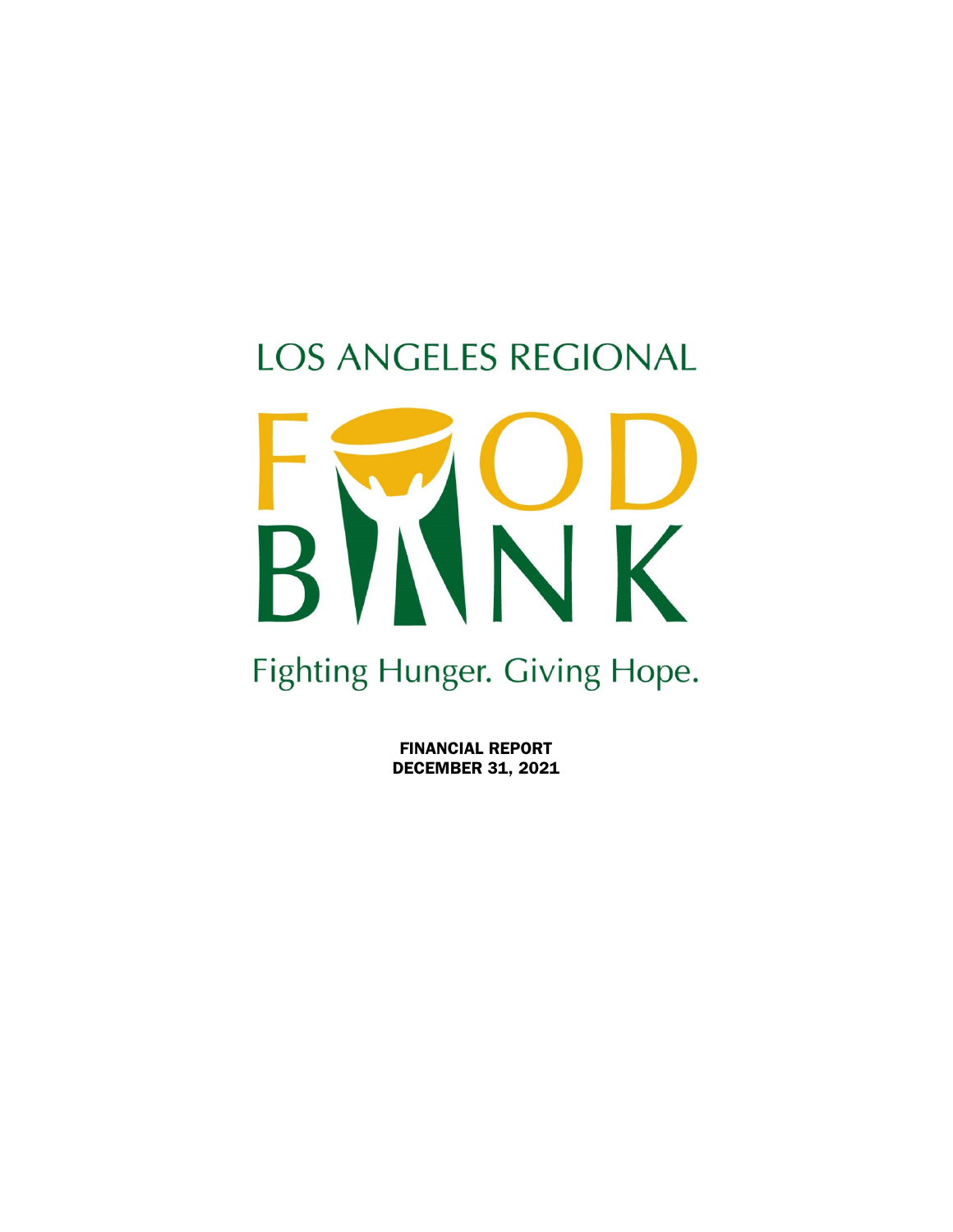#### **LOS ANGELES REGIONAL**



#### **LETTER FROM BOARD CHAIR AND PRESIDENT**

Dear Friends of the Food Bank,

During the year 2021, the Los Angeles Regional Food Bank continued to face numerous challenges related to responding to the pandemic. The demand for food assistance remained at a record level throughout Los Angeles County. Thanks to strong support of food, volunteer, in-kind and financial contributions, the Food Bank was able to continue to reach an average of 900,000 people every month throughout 2021.

Working with many partners, the Food Bank distributed more than 133 million pounds of food and product, valued at \$200.9 million, to millions of families, older adults, children and individuals seeking assistance. The bottom line of our collective effort is to ensure that our neighbors don't experience the devastating impact of hunger.

Our partnerships with the State of California, County of Los Angeles, local cities, school districts and other organizations continued to strengthen during 2021 allowing us to reach more of our neighbors struggling to feed themselves, especially in communities that have been disproportionately impacted by the pandemic.

The Food Bank continued to increase the capacity of our more than 600 partner agencies by purchasing refrigerated vans and trucks, commercial refrigerators and freezers and other equipment needed for their sites. This increased capacity allows our agency partners to acquire, store and distribute more perishable, frozen and other foods helping more people seeking food assistance in their community. Our Extra Helpings Program continues to be an efficient food recovery model for our agency partners to access nutritious food in their neighborhood and distribute the food to people in need.

In 2019, the Food Bank launched a Comprehensive Campaign to pay for the acquisition of a 256,000 sq. ft. building in the City of Industry, the building improvements required for the building, and for the Food Bank's ongoing operations and programs. As of December 2021, we have raised \$141 million of the \$165 million goal and expect to reach our goal by the end of 2022. The Industry building has been critical to our response to the pandemic, and once we install the refrigeration, pallet racking and make other improvements, this building will significantly increase the Food Bank's capacity to serve the community.

We are heartened that we live in a place that is the home of so many generous people like you who have made hunger relief a priority, giving those in our community hope for a better and brighter future. Thank you for your support of the Food Bank as we continue to mobilize resources to fight hunger in our community.

Best regards,

Whitney Jones Roy Chairperson, Board of Directors

miche Flood

Michael Flood President and CEO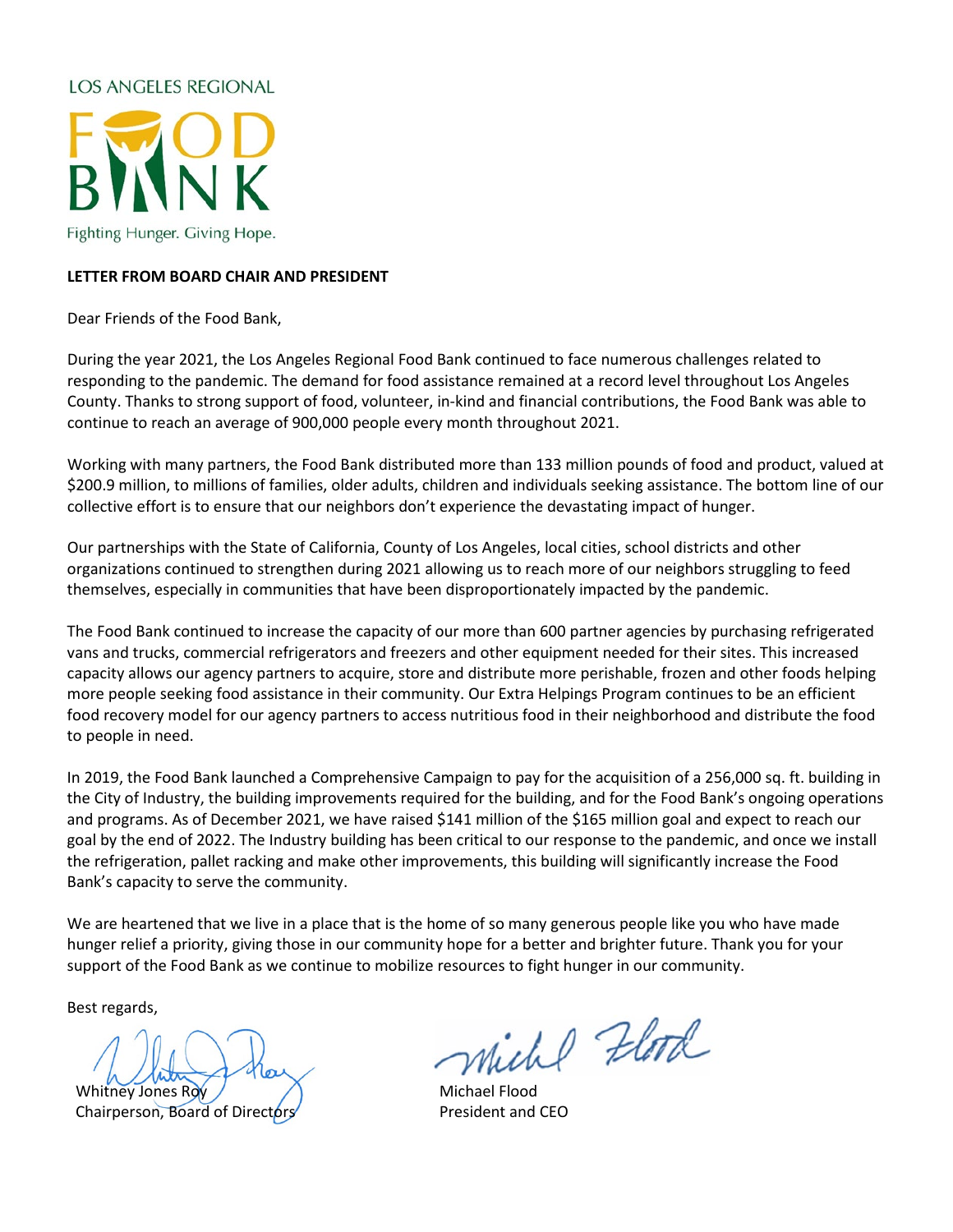#### Where Our Resources Comes From



How We Use Our Resources



Where Our Food Comes From



Where Our Food Goes

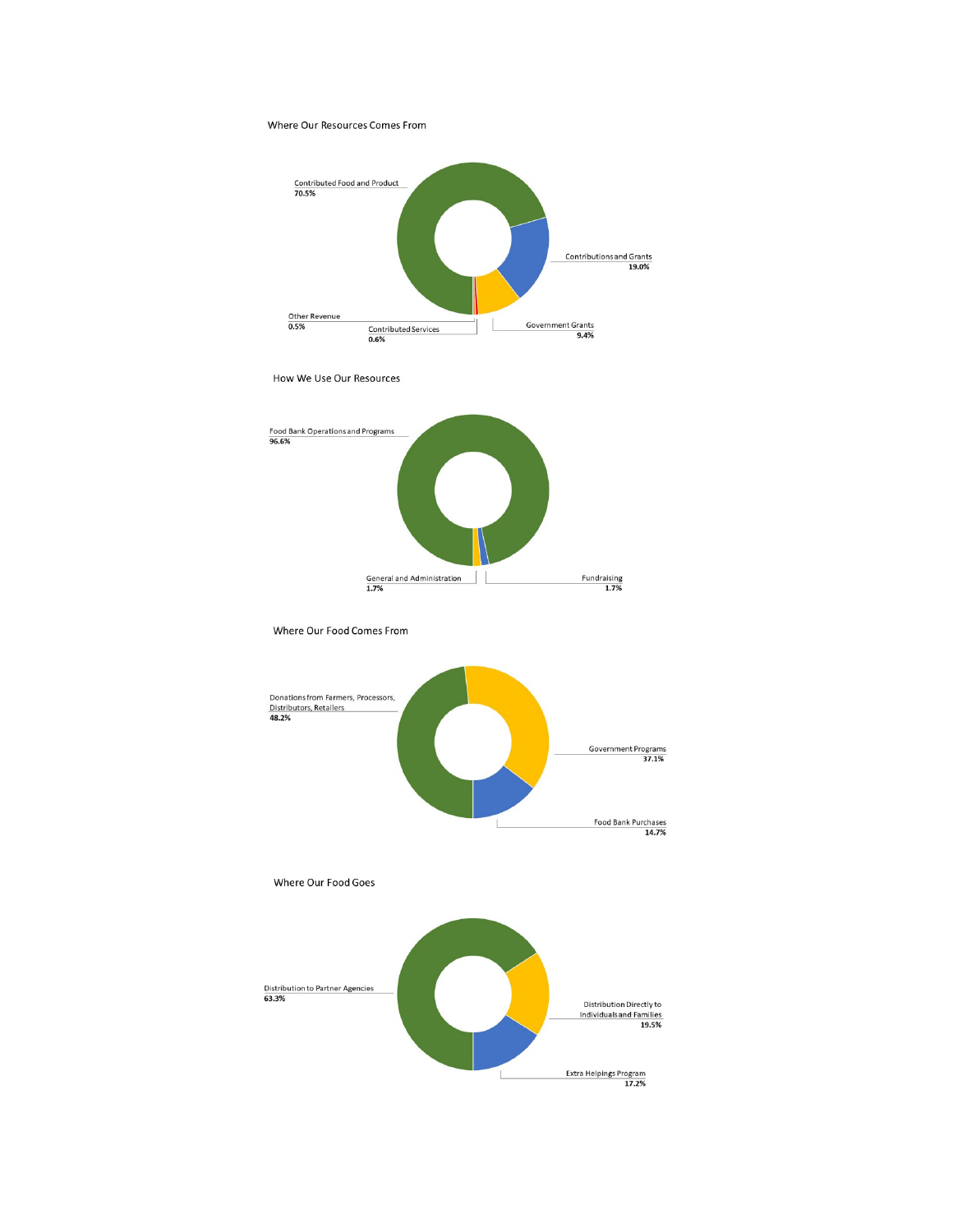|                                          | Page     |
|------------------------------------------|----------|
| <b>INDEPENDENT AUDITOR'S REPORT</b>      | $1 - 2$  |
| <b>FINANCIAL STATEMENTS</b>              |          |
| <b>Statements of Financial Position</b>  | 3        |
| <b>Statements of Activities</b>          | $4 - 5$  |
| <b>Statements of Functional Expenses</b> | $6 - 7$  |
| <b>Statements of Cash Flows</b>          | 8        |
| Notes to Financial Statements            | $9 - 25$ |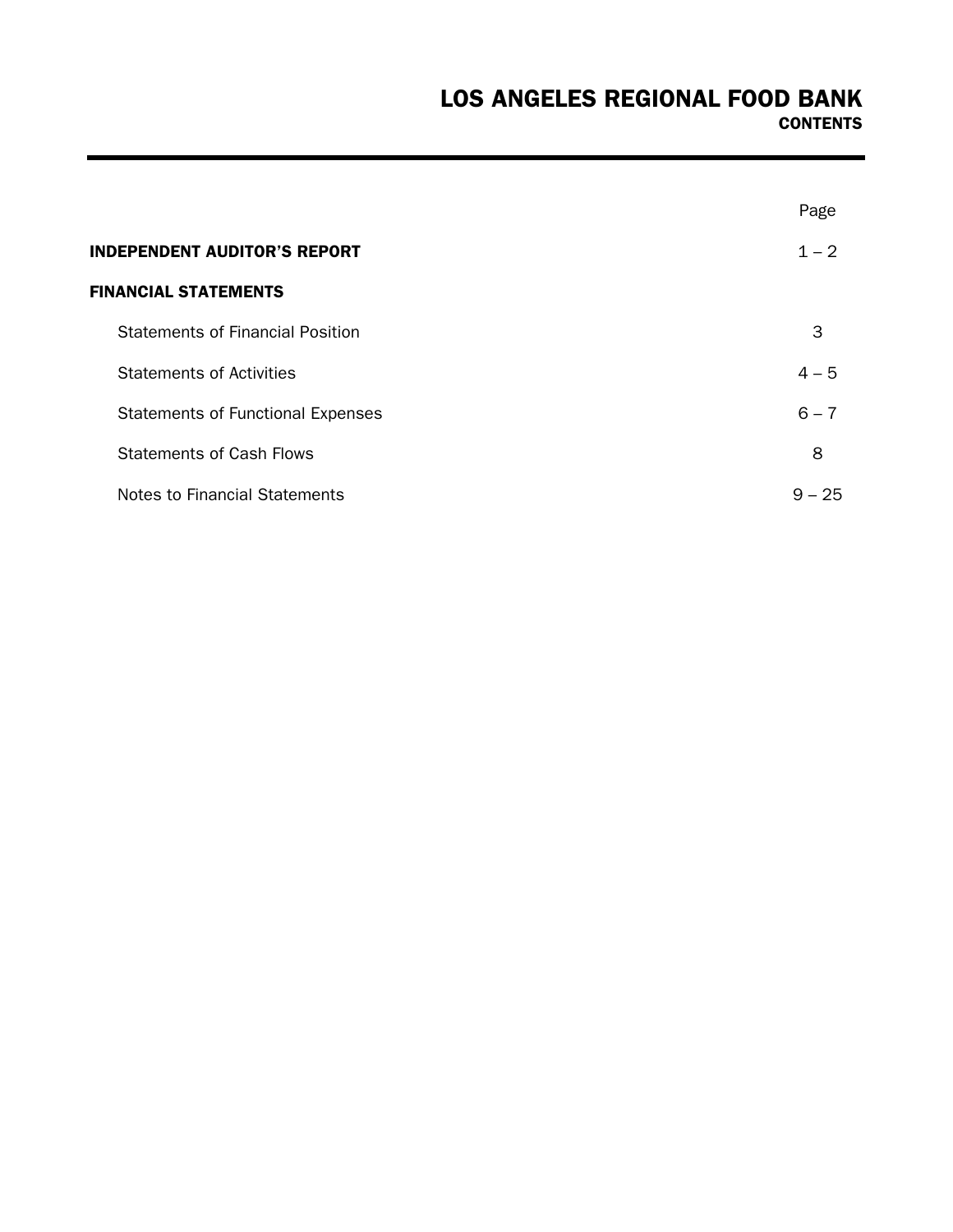

#### INDEPENDENT AUDITOR'S REPORT

Board of Directors Los Angeles Regional Food Bank

#### Report on the Audit of the Financial Statements

#### **Opinion**

We have audited the financial statements of Los Angeles Regional Food Bank (Food Bank), which comprise the statements of financial position as of December 31, 2021 and 2020, the related statements of activities, functional expenses, and cash flows for the years then ended, and the related notes to the financial statements.

In our opinion, the accompanying financial statements present fairly, in all material respects, the financial position of the Food Bank as of December 31, 2021 and 2020, and the changes in its net assets and its cash flows for the years then ended in accordance with accounting principles generally accepted in the United States of America.

#### Basis for Opinion

We conducted our audits in accordance with auditing standards generally accepted in the United States of America (GAAS) and the standards applicable to financial audits contained in *Government Auditing Standards,* issued by the Comptroller General of the United States. Our responsibilities under those standards are further described in the Auditor's Responsibilities for the Audit of the Financial Statements section of our report. We are required to be independent of the Food Bank and to meet our other ethical responsibilities, in accordance with the relevant ethical requirements relating to our audits. We believe that the audit evidence we have obtained is sufficient and appropriate to provide a basis for our audit opinion.

#### Responsibilities of Management for the Financial Statements

Management is responsible for the preparation and fair presentation of the financial statements in accordance with accounting principles generally accepted in the United States of America, and for the design, implementation, and maintenance of internal control relevant to the preparation and fair presentation of financial statements that are free from material misstatement, whether due to fraud or error.

In preparing the financial statements, management is required to evaluate whether there are conditions or events, considered in the aggregate, that raise substantial doubt about the Food Bank's ability to continue as a going concern within one year after the date the financial statements are issued.

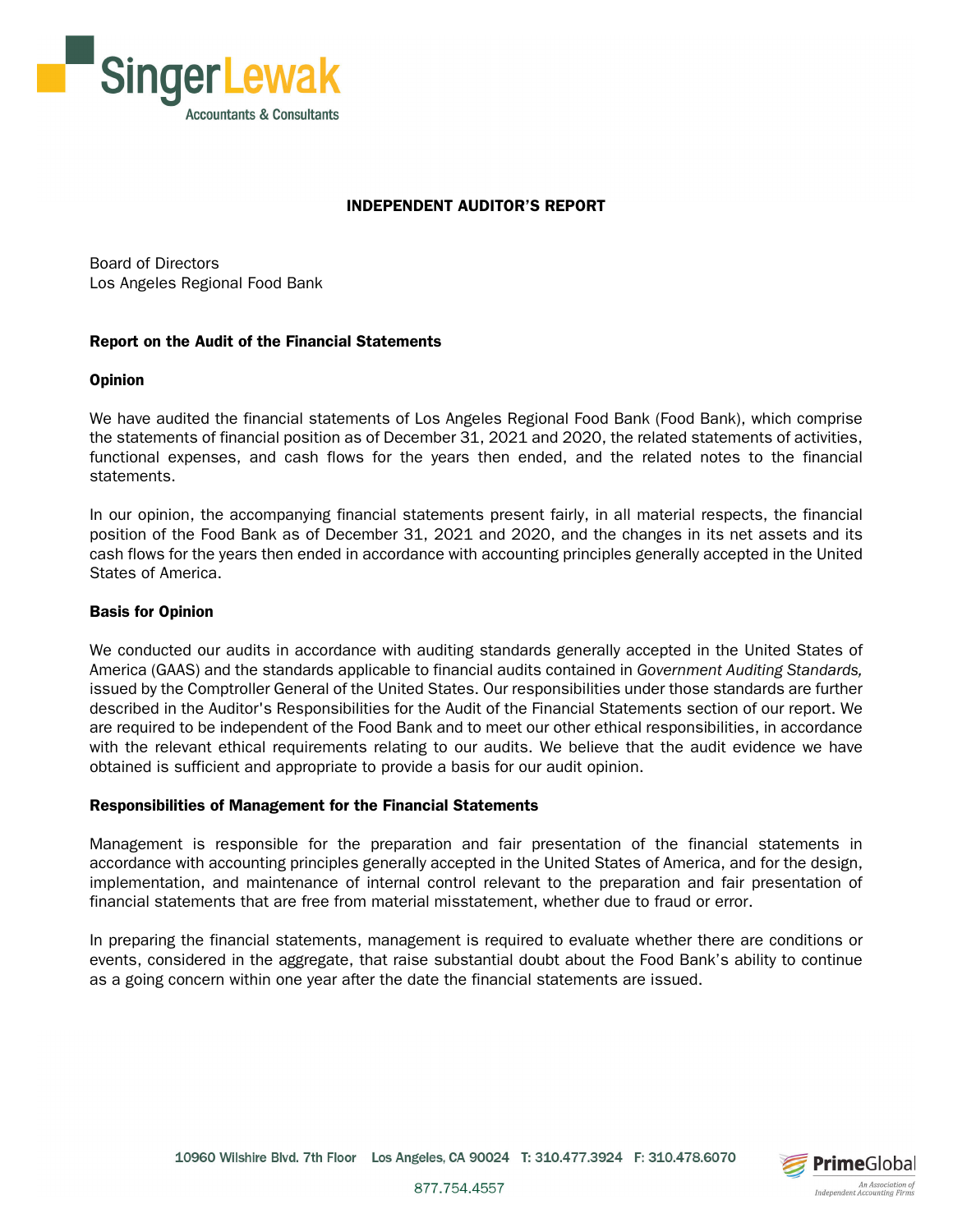Board of Directors Los Angeles Regional Food Bank Page Two

#### Auditor's Responsibilities for the Audit of the Financial Statements

Our objectives are to obtain reasonable assurance about whether the financial statements as a whole are free from material misstatement, whether due to fraud or error, and to issue an auditor's report that includes our opinion. Reasonable assurance is a high level of assurance but is not absolute assurance and therefore is not a guarantee that an audit conducted in accordance with GAAS and *Government Auditing Standards* will always detect a material misstatement when it exists. The risk of not detecting a material misstatement resulting from fraud is higher than for one resulting from error, as fraud may involve collusion, forgery, intentional omissions, misrepresentations, or the override of internal control. Misstatements are considered material if there is a substantial likelihood that, individually or in the aggregate, they would influence the judgment made by a reasonable user based on the financial statements.

In performing an audit in accordance with GAAS and *Government Auditing Standards*, we:

- Exercise professional judgment and maintain professional skepticism throughout the audit.
- Identify and assess the risks of material misstatement of the financial statements, whether due to fraud or error, and design and perform audit procedures responsive to those risks. Such procedures include examining, on a test basis, evidence regarding the amounts and disclosures in the financial statements.
- Obtain an understanding of internal control relevant to the audit in order to design audit procedures that are appropriate in the circumstances, but not for the purpose of expressing an opinion on the effectiveness of the Food Bank's internal control. Accordingly, no such opinion is expressed.
- Evaluate the appropriateness of accounting policies used and the reasonableness of significant accounting estimates made by management, as well as evaluate the overall presentation of the financial statements.
- Conclude whether, in our judgment, there are conditions or events, considered in the aggregate, that raise substantial doubt about the Food Bank's ability to continue as a going concern for a reasonable period of time.

We are required to communicate with those charged with governance regarding, among other matters, the planned scope and timing of the audit, significant audit findings, and certain internal control-related matters that we identified during the audit.

#### Other Reporting Required by Government Auditing Standards

In accordance with *Government Auditing Standards*, we have also issued our report dated May 16, 2022, on our consideration of the Food Bank's internal control over financial reporting and on our tests of its compliance with certain provisions of laws, regulations, contracts, and grant agreements and other matters. The purpose of that report is to describe the scope of our testing of internal control over financial reporting and compliance, and the results of that testing, and not to provide an opinion on the effectiveness of the Food Bank's internal control over financial reporting or on compliance. That report is an integral part of an audit performed in accordance with *Government Auditing Standards* in considering the Food Bank's internal control over financial reporting and compliance.

Lewak LLP

May 17, 2022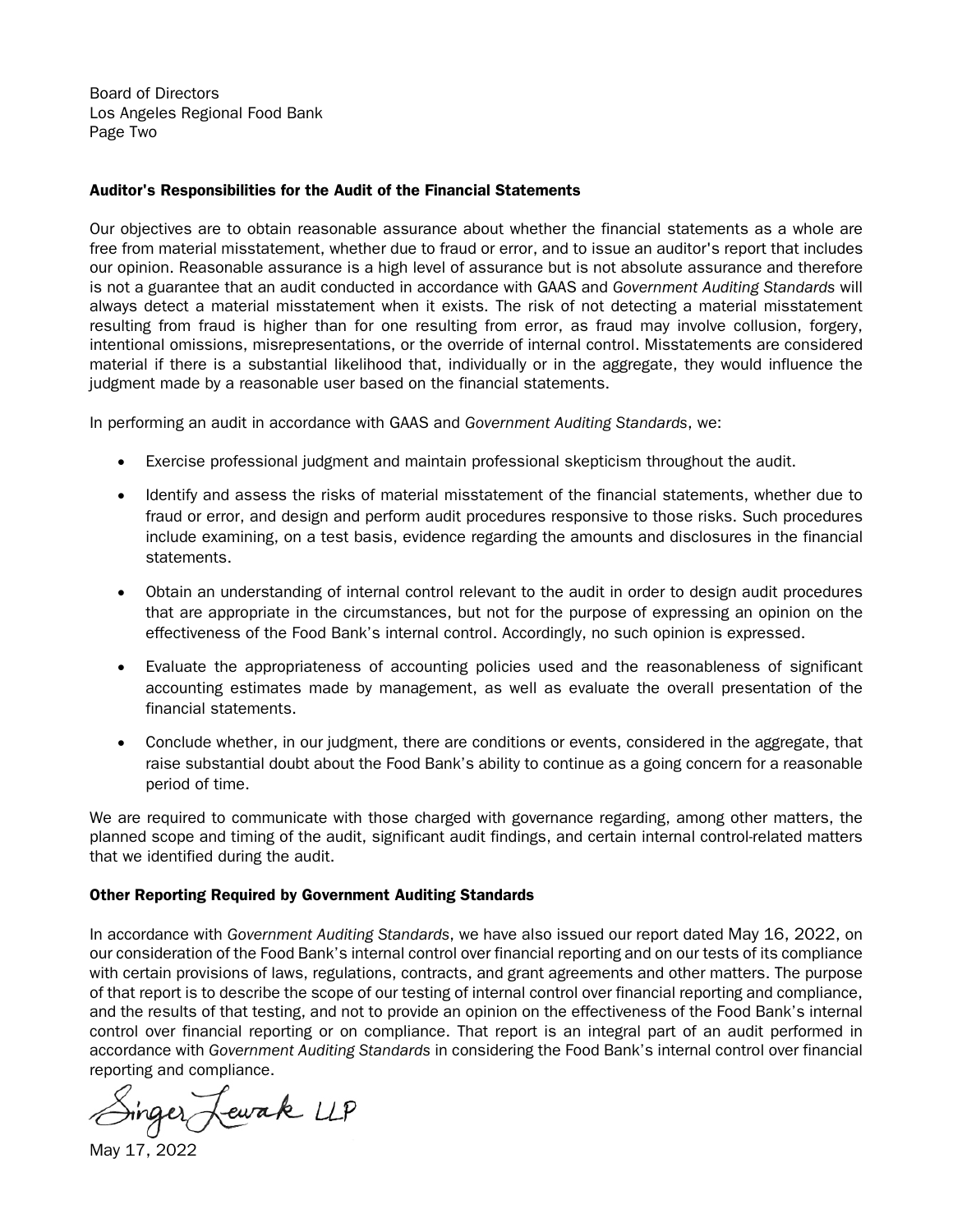## STATEMENTS OF FINANCIAL POSITION

December 31, 2021 and 2020

| <b>ASSETS</b>                              |    |             |    |             |
|--------------------------------------------|----|-------------|----|-------------|
|                                            |    | 2021        |    | 2020        |
| Cash and cash equivalents                  | \$ | 58,442,335  | \$ | 36,388,799  |
| Investments                                |    | 321,813     |    | 286,968     |
| Receivables from government agencies       |    | 2,515,901   |    | 10,559,205  |
| Receivables from affiliated charities, net |    | 603,761     |    | 138,480     |
| Promises to give                           |    | 4,706,233   |    | 1,484,044   |
| Contributed food inventory                 |    | 11,313,419  |    | 15,421,535  |
| Purchased food inventory                   |    | 1,628,014   |    | 3,157,129   |
| Prepaid expenses and other current assets  |    | 908,357     |    | 689,895     |
| Program-related advances, net              |    | 1,228,038   |    | 1,428,403   |
| Right-of-use assets                        |    | 395,973     |    | 1,290,426   |
| Property and equipment, net                |    | 58,613,081  |    | 58,299,338  |
| <b>Total assets</b>                        | s  | 140,676,925 | Ş  | 129,144,222 |
| <b>LIABILITIES AND NET ASSETS</b>          |    |             |    |             |
| <b>Liabilities</b>                         |    |             |    |             |
| Accounts payable and accrued expenses      | \$ | 3,463,814   | \$ | 4,821,561   |
| Lease liabilities                          |    | 515,542     |    | 1,403,531   |
| Bonds payable, net                         |    | 34,006,168  |    | 33,950,968  |
| <b>Total liabilities</b>                   |    | 37,985,524  |    | 40,176,060  |
| <b>Net assets</b>                          |    |             |    |             |
| Without donor restrictions                 |    |             |    |             |
| Undesignated - operating                   |    | 76,341,823  |    | 64,048,188  |
| Undesignated - contributed food            |    | 11,313,419  |    | 15,421,535  |
| Board-designated                           |    | 158,238     |    | 133,725     |
|                                            |    | 87,813,480  |    | 79,603,448  |
| With donor restrictions                    |    |             |    |             |
| Restricted as to time and purpose          |    | 14,767,921  |    | 9,254,714   |
| Perpetual in nature                        |    | 110,000     |    | 110,000     |
|                                            |    | 14,877,921  |    | 9,364,714   |
| Total net assets                           |    | 102,691,401 |    | 88,968,162  |
| <b>Total liabilities and net assets</b>    | \$ | 140,676,925 | \$ | 129,144,222 |

See notes to financial statements.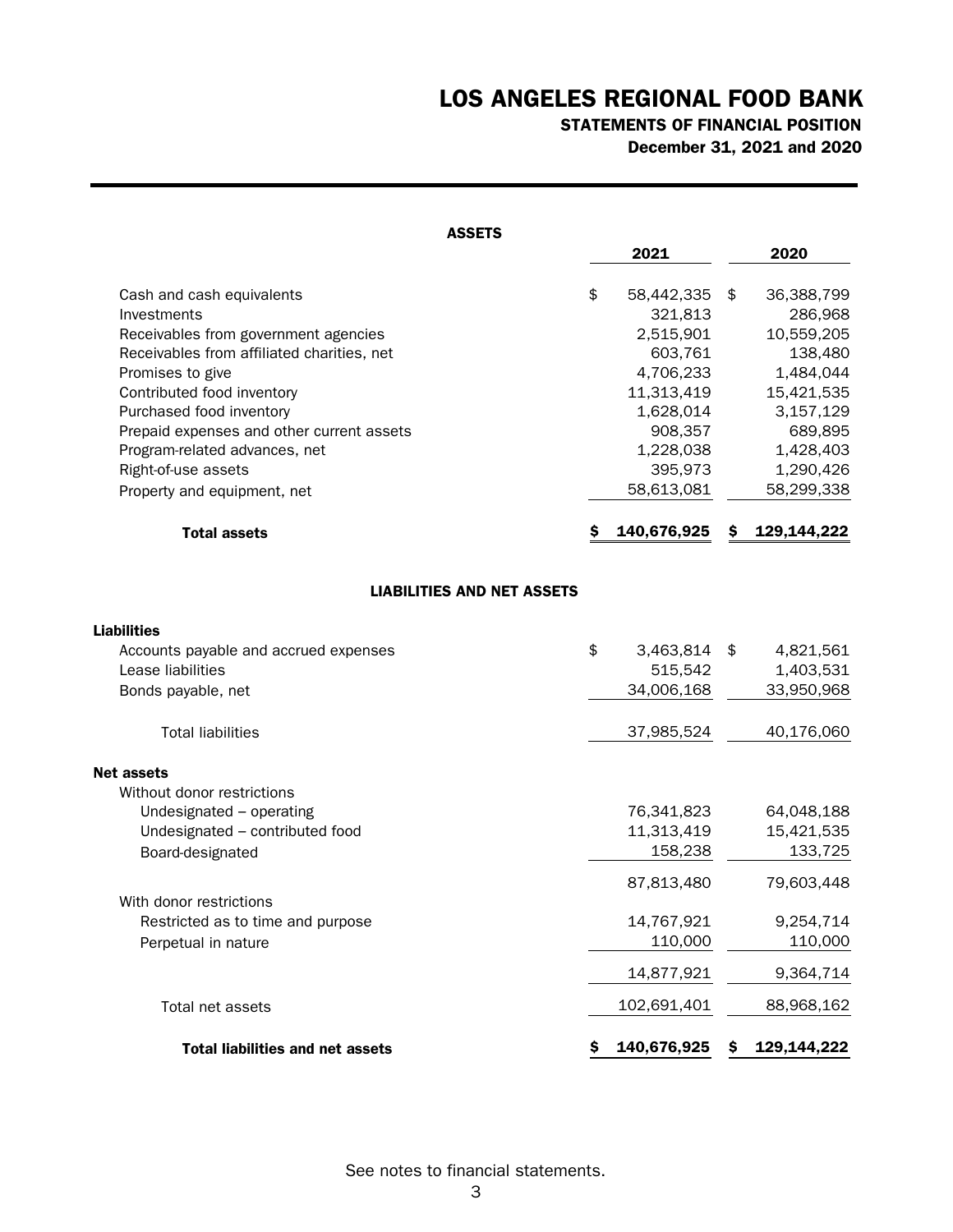### STATEMENT OF ACTIVITIES

Year Ended December 31, 2021

|                                            |    |            | <b>Without Donor Restrictions</b> |                  |    |                   |                  |
|--------------------------------------------|----|------------|-----------------------------------|------------------|----|-------------------|------------------|
|                                            |    |            | Contributed                       |                  |    | <b>With Donor</b> |                  |
|                                            |    | Food Bank  | Food                              | Total            |    | Restrictions      | Total            |
| Support, revenues, and gains               |    |            |                                   |                  |    |                   |                  |
| Contributions and grants                   | \$ | 36,217,615 | -\$                               | 36,217,615<br>\$ | \$ | 11,328,118        | 47,545,733<br>\$ |
| Contributed food and commodities           |    |            | 177,074,622                       | 177,074,622      |    |                   | 177,074,622      |
| Shared maintenance fees                    |    |            |                                   |                  |    |                   |                  |
| Government reimbursement                   |    |            |                                   |                  |    |                   |                  |
| and administrative fees                    |    | 23,680,064 |                                   | 23,680,064       |    |                   | 23,680,064       |
| Shop Smart & Save income                   |    | 891,681    |                                   | 891,681          |    |                   | 891,681          |
| Special events                             |    | 97.050     |                                   | 97.050           |    |                   | 97,050           |
| Net investment return                      |    | 179,429    |                                   | 179,429          |    | 28,090            | 207,519          |
| Contributed services and use of facilities |    | 1,417,496  |                                   | 1,417,496        |    |                   | 1,417,496        |
| Other income                               |    | 255,417    |                                   | 255,417          |    |                   | 255,417          |
| Net assets released from restrictions      |    | 5,843,001  |                                   | 5,843,001        |    | (5,843,001)       |                  |
| Total support, revenues, and gains         |    | 68,581,753 | 177,074,622                       | 245,656,375      |    | 5,513,207         | 251,169,582      |
| <b>Expenses</b>                            |    |            |                                   |                  |    |                   |                  |
| Food bank operations                       |    | 48,282,086 | 181, 182, 738                     | 229,464,824      |    |                   | 229,464,824      |
| Supporting services                        |    |            |                                   |                  |    |                   |                  |
| General and administrative                 |    | 3,956,888  |                                   | 3,956,888        |    |                   | 3,956,888        |
| Fundraising                                |    | 4,024,631  |                                   | 4,024,631        |    |                   | 4,024,631        |
| Total expenses                             |    | 56,263,605 | 181, 182, 738                     | 237,446,343      |    |                   | 237,446,343      |
| <b>Change in net assets</b>                |    | 12,318,148 | (4, 108, 116)                     | 8,210,032        |    | 5,513,207         | 13,723,239       |
| Net assets, beginning of year              |    | 64,181,913 | 15,421,535                        | 79,603,448       |    | 9,364,714         | 88,968,162       |
| Net assets, end of year                    | s  | 76,500,061 | \$11,313,419                      | 87,813,480<br>s  | s  | 14,877,921        | \$102,691,401    |

See notes to financial statements.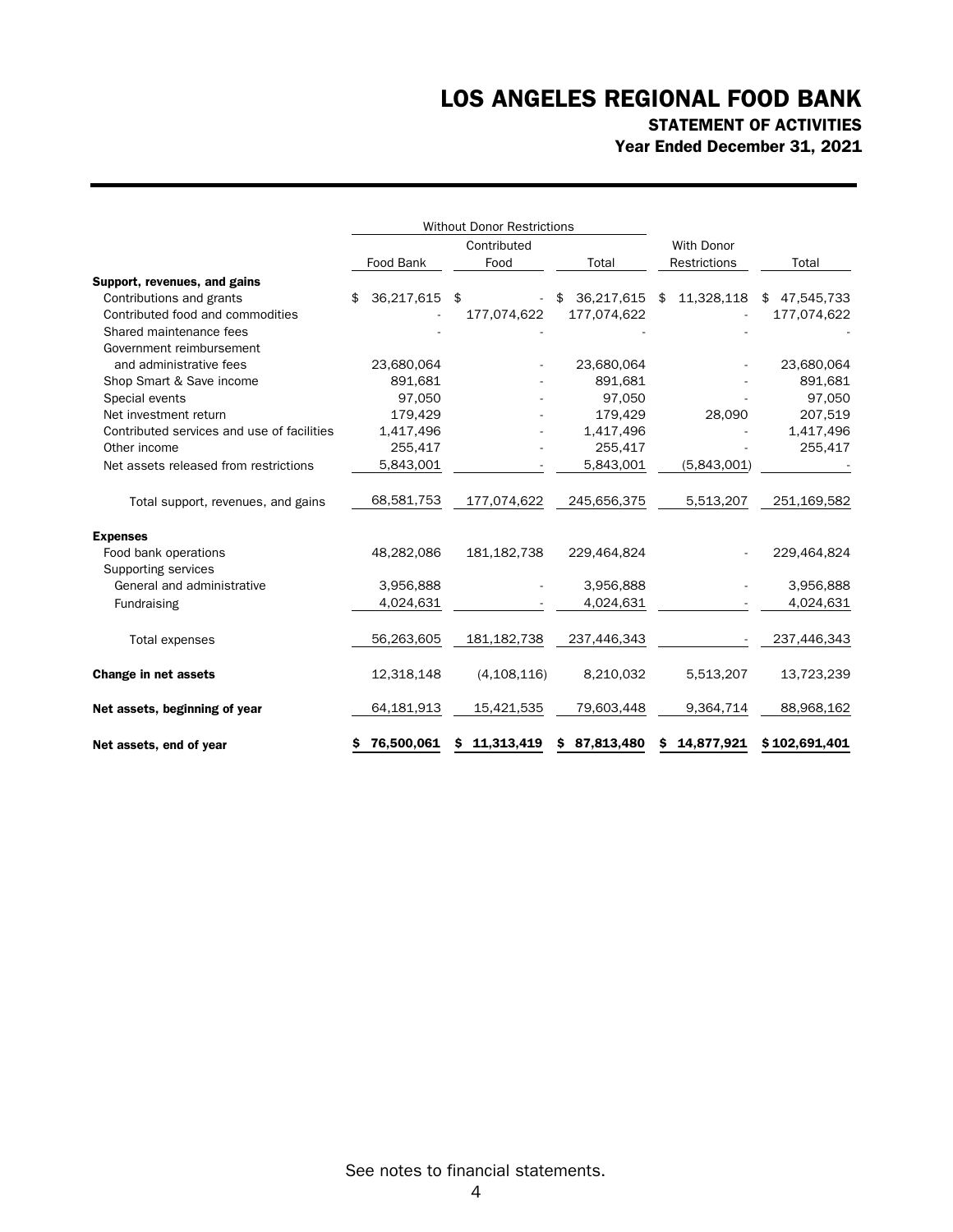### STATEMENT OF ACTIVITIES

Year Ended December 31, 2020

|                                                   | <b>Without Donor Restrictions</b> |                 |                 |                   |                  |
|---------------------------------------------------|-----------------------------------|-----------------|-----------------|-------------------|------------------|
|                                                   |                                   | Contributed     |                 | <b>With Donor</b> |                  |
|                                                   | Food Bank                         | Food            | Total           | Restrictions      | Total            |
| Support, revenues, and gains                      |                                   |                 |                 |                   |                  |
| Contributions and grants                          | 68,265,715 \$<br>\$               |                 | 68,265,715      | 8,475,638<br>\$   | 76,741,353<br>\$ |
| Contributed food and commodities                  |                                   | 271,402,103     | 271,402,103     |                   | 271,402,103      |
| Shared maintenance fees                           | 21,037                            |                 | 21,037          |                   | 21,037           |
| Government reimbursement                          |                                   |                 |                 |                   |                  |
| and administrative fees                           | 28,886,095                        |                 | 28,886,095      |                   | 28,886,095       |
| Shop Smart & Save income                          | 893,998                           |                 | 893,998         |                   | 893,998          |
| Special events, net of direct benefits            | 185,062                           |                 | 185,062         |                   | 185,062          |
| Net investment return                             | 23,337                            |                 | 23,337          | 33,538            | 56,875           |
| Contributed services and use of facilities        | 2,002,222                         |                 | 2,002,222       |                   | 2,002,222        |
| Other income                                      | 331,583                           |                 | 331,583         |                   | 331,583          |
| Net assets released from restrictions             | 3,684,654                         |                 | 3,684,654       | (3,684,654)       |                  |
| Total support, revenues, and gains                | 104,293,703                       | 271,402,103     | 375,695,806     | 4,824,522         | 380,520,328      |
| <b>Expenses</b>                                   |                                   |                 |                 |                   |                  |
| Food bank operations                              | 45,959,268                        | 263,208,606     | 309,167,874     |                   | 309,167,874      |
| Supporting services<br>General and administrative | 1,786,607                         |                 | 1,786,607       |                   | 1,786,607        |
| Fundraising                                       | 2,658,729                         |                 | 2,658,729       |                   | 2,658,729        |
|                                                   |                                   |                 |                 |                   |                  |
| <b>Total expenses</b>                             | 50,404,604                        | 263,208,606     | 313,613,210     |                   | 313,613,210      |
| Change in net assets                              | 53,889,099                        | 8,193,497       | 62,082,596      | 4,824,522         | 66,907,118       |
| Net assets, beginning of year                     | 10,292,814                        | 7,228,038       | 17,520,852      | 4,540,192         | 22,061,044       |
| Net assets, end of year                           | 64,181,913<br>s                   | 15,421,535<br>s | 79,603,448<br>s | 9,364,714<br>s    | 88,968,162<br>s  |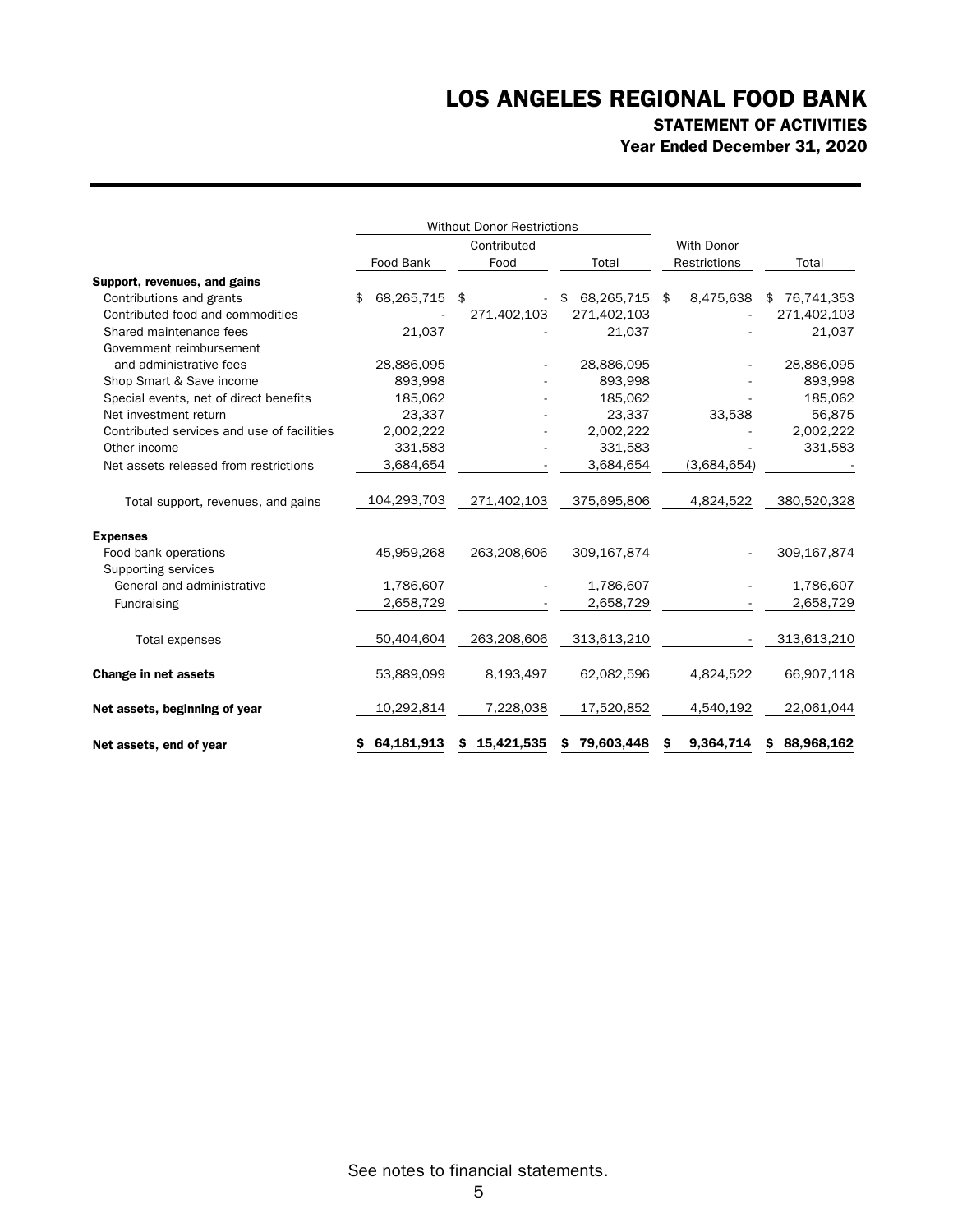### STATEMENT OF FUNCTIONAL EXPENSES

Year Ended December 31, 2021

|                                    | <b>Supporting Services</b> |             |    |                |    |             |    |            |   |             |
|------------------------------------|----------------------------|-------------|----|----------------|----|-------------|----|------------|---|-------------|
|                                    |                            | Food Bank   |    | General and    |    |             |    | Total      |   |             |
|                                    |                            | Operations  |    | Administrative |    | Fundraising |    | Supporting |   | Total       |
| Value of donated food              |                            |             |    |                |    |             |    |            |   |             |
| and commodities distributed        | \$                         | 181,182,738 | \$ |                | \$ |             | \$ |            |   | 181,182,738 |
| Purchased food cost of sales       |                            | 21,713,137  |    |                |    |             |    |            |   | 21,713,137  |
| Salaries, taxes, and benefits      |                            | 12,392,585  |    | 2,233,326      |    | 1,553,874   |    | 3,787,200  |   | 16,179,785  |
| Occupancy costs                    |                            |             |    |                |    |             |    |            |   |             |
| and warehouse maintenance          |                            | 3,212,582   |    |                |    | 315         |    | 315        |   | 3,212,897   |
| Insurance                          |                            |             |    | 684,509        |    |             |    | 684,509    |   | 684,509     |
| Fuel, fleet costs, inbound freight |                            | 2,637,232   |    | 320            |    | 1,209       |    | 1,529      |   | 2,638,761   |
| Office expense and services        |                            | 745,558     |    | 12,281         |    | 320,594     |    | 332,875    |   | 1,078,433   |
| Professional services              |                            | 1,320,028   |    | 353,869        |    | 1,641,484   |    | 1,995,353  |   | 3,315,381   |
| Interest expense                   |                            | 917,477     |    |                |    |             |    |            |   | 917,477     |
| Grants paid                        |                            | 446,342     |    |                |    |             |    |            |   | 446,342     |
| Materials and supplies             |                            | 1,383,405   |    |                |    |             |    |            |   | 1,383,405   |
| Other expenditures                 |                            | 835,569     |    | 672,583        |    | 507,155     |    | 1,179,738  |   | 2,015,307   |
| Total expenses before depreciation |                            |             |    |                |    |             |    |            |   |             |
| and amortization                   |                            | 226,786,653 |    | 3,956,888      |    | 4,024,631   |    | 7,981,519  |   | 234,768,172 |
| Depreciation and amortization      |                            | 2,678,171   |    |                |    |             |    |            |   | 2,678,171   |
| <b>Total expenses by function</b>  | s                          | 229,464,824 | s  | 3,956,888      | \$ | 4,024,631   | s  | 7,981,519  | s | 237,446,343 |

See notes to financial statements.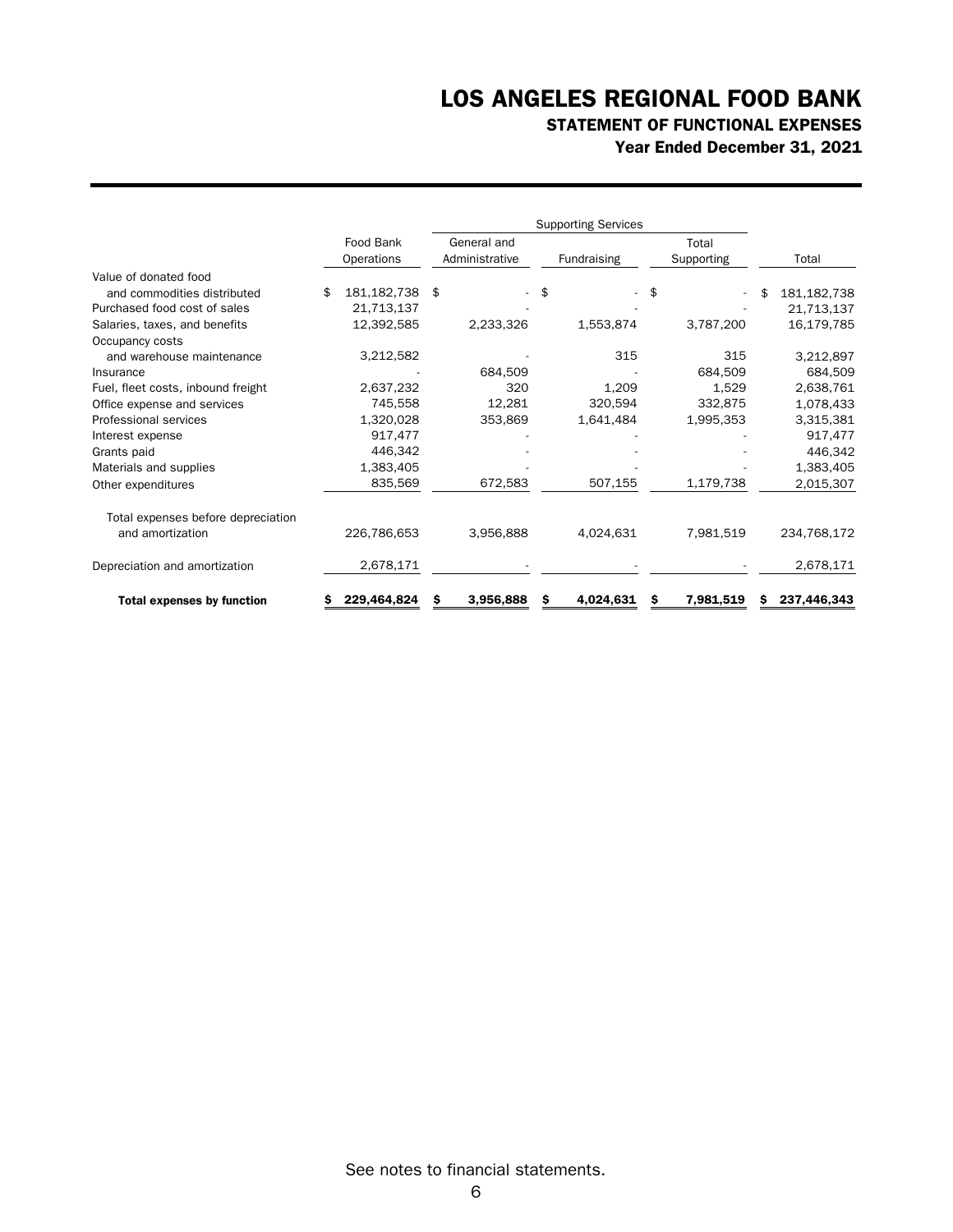### STATEMENT OF FUNCTIONAL EXPENSES

Year Ended December 31, 2020

|                                    | Food Bank<br>Operations | General and<br>Administrative | Fundraising    | Total<br>Supporting | Totals             |
|------------------------------------|-------------------------|-------------------------------|----------------|---------------------|--------------------|
| Value of donated food distributed  | 263,208,606             | \$                            | \$             | \$                  | 263,208,606<br>\$. |
| Purchased food cost of sales       | 19,687,850              |                               |                |                     | 19,687,850         |
| Salaries, taxes, and benefits      | 12,434,412              | 478,884                       | 1,069,892      | 1,548,776           | 13,983,188         |
| Occupancy costs                    |                         |                               |                |                     |                    |
| and warehouse maintenance          | 3,141,330               | 103,519                       | 40,134         | 143,653             | 3,284,983          |
| Insurance                          | 932,232                 | 55,261                        | 44,209         | 99,470              | 1,031,702          |
| Fuel, fleet costs, inbound freight | 2,184,594               | 22,862                        | 243            | 23,105              | 2,207,699          |
| Office expense and services        | 826,271                 | 67,136                        | 145,033        | 212,169             | 1,038,440          |
| Professional services              | 1,435,095               | 997,680                       | 636,090        | 1,633,770           | 3,068,865          |
| Interest expense                   | 543,299                 |                               |                |                     | 543,299            |
| Grants paid                        | 591,548                 |                               |                |                     | 591,548            |
| Materials and supplies             | 1,235,426               |                               |                |                     | 1,235,426          |
| Other expenditures                 | 624,016                 | 61,265                        | 723,128        | 784,393             | 1,408,409          |
| Total expenses before depreciation |                         |                               |                |                     |                    |
| and amortization                   | 306,844,679             | 1,786,607                     | 2,658,729      | 4,445,336           | 311,290,015        |
| Depreciation and amortization      | 2,323,195               |                               |                |                     | 2,323,195          |
| Total expenses before depreciation | 309,167,874             | 1,786,607<br>s                | 2,658,729<br>s | 4,445,336<br>Ş      | 313,613,210<br>s   |

See notes to financial statements.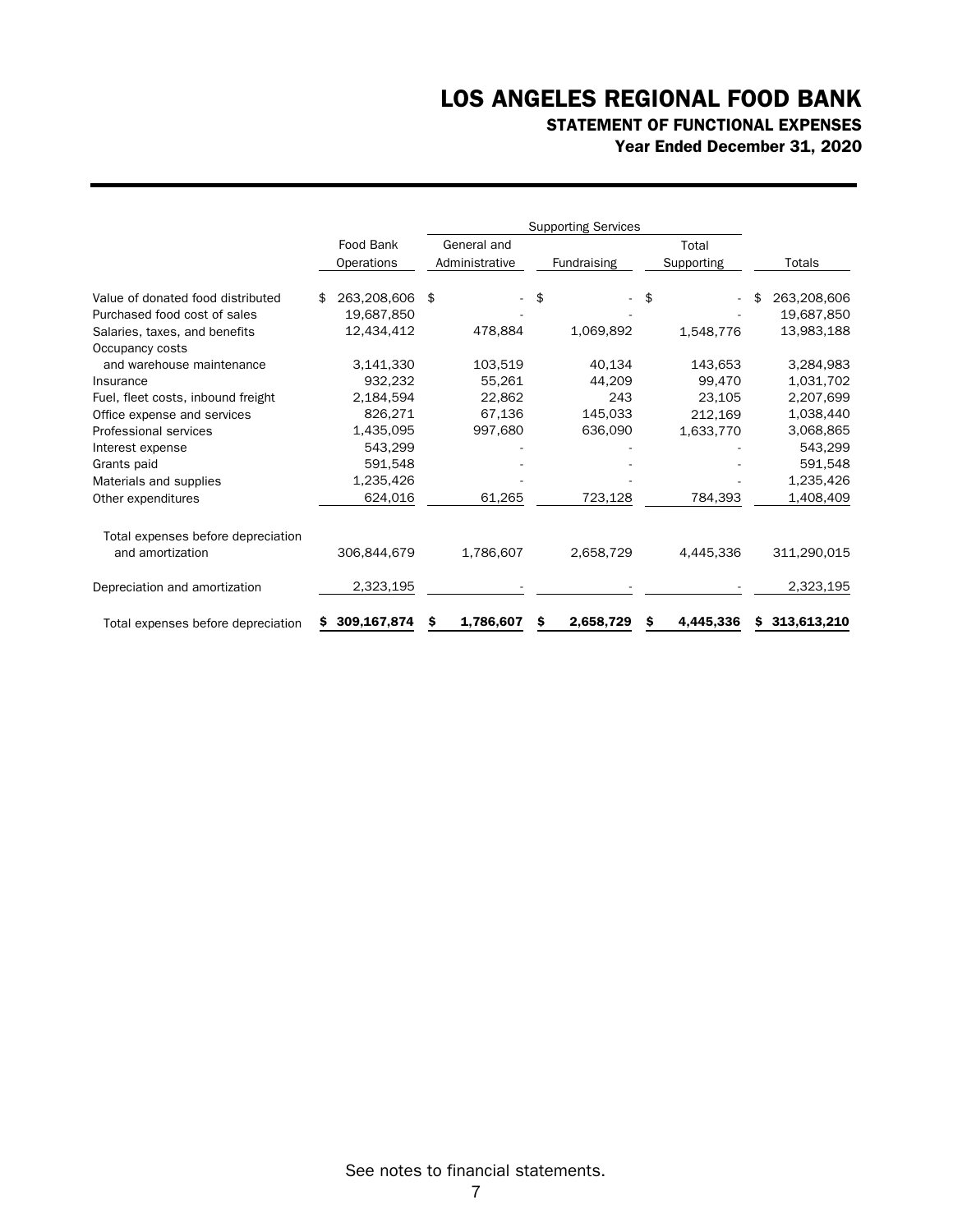### STATEMENTS OF CASH FLOWS

Years Ended December 31, 2021 and 2020

|                                                                                                                                                                                     |           | 2021                                |     | 2020                                   |
|-------------------------------------------------------------------------------------------------------------------------------------------------------------------------------------|-----------|-------------------------------------|-----|----------------------------------------|
| <b>Cash flows from operating activities</b>                                                                                                                                         |           |                                     |     |                                        |
| Change in net assets                                                                                                                                                                | \$        | 13,723,239                          | \$  | 66,907,118                             |
| Adjustments to reconcile change in net assets to                                                                                                                                    |           |                                     |     |                                        |
| net cash provided by operating activities:                                                                                                                                          |           |                                     |     |                                        |
| Depreciation and amortization expense                                                                                                                                               |           | 2,061,954                           |     | 1,887,433                              |
| Amortization of program related advances                                                                                                                                            |           | 616,217                             |     | 435,762                                |
| Amortization of bond issuance costs                                                                                                                                                 |           | 55,200                              |     | 2,968                                  |
| Bad debt expense                                                                                                                                                                    |           | 57,589                              |     | 9,623                                  |
| Realized and unrealized gains on investments                                                                                                                                        |           | (47, 183)                           |     | (38, 218)                              |
| (Gain)/loss on disposal of equipment                                                                                                                                                |           |                                     |     | 6,562                                  |
| Change in contributed food inventory                                                                                                                                                |           | 4,108,116                           |     | (8, 193, 497)                          |
| Changes in operating assets and liabilities:                                                                                                                                        |           |                                     |     |                                        |
| Receivables from government agencies                                                                                                                                                |           | 8,043,304                           |     | (8, 283, 931)                          |
| Receivables from affiliated charities                                                                                                                                               |           | (522, 870)                          |     | 140,493                                |
| Promises to give                                                                                                                                                                    |           | (3,222,189)                         |     | (267, 417)                             |
| Purchased food inventory                                                                                                                                                            |           | 1,529,115                           |     | (2,305,656)                            |
| Prepaid expenses                                                                                                                                                                    |           | (218, 462)                          |     | (183, 502)                             |
| Accounts payable and accrued expenses                                                                                                                                               |           | (1, 357, 747)                       |     | 1,576,426                              |
| Net cash provided by operating activities                                                                                                                                           |           | 24,826,283                          |     | 51,694,164                             |
| <b>Cash flows from investing activities</b><br>Proceeds from sale of investments<br>Purchases of vehicles and equipment for program partners<br>Purchases of property and equipment |           | 12,338<br>(415, 852)<br>(2,318,725) |     | 12,223<br>(275, 834)<br>(20, 918, 831) |
| Net cash used in investing activities                                                                                                                                               |           | (2,722,239)                         |     | (21, 182, 442)                         |
| <b>Cash flows from financing activities</b>                                                                                                                                         |           |                                     |     |                                        |
| Payments of financing lease                                                                                                                                                         |           | (50, 508)                           |     | (55, 710)                              |
| Proceeds from issuance of bond                                                                                                                                                      |           |                                     |     | 83,000                                 |
| Net cash provided by (used in) financing activities                                                                                                                                 |           | (50, 508)                           |     | 27,290                                 |
| Net increase in cash and cash equivalents                                                                                                                                           |           | 22,053,536                          |     | 30,539,012                             |
| Cash and cash equivalents, beginning of year                                                                                                                                        |           | 36,388,799                          |     | 5,849,787                              |
| Cash and cash equivalents, end of year                                                                                                                                              | s         | 58,442,335                          | s   | 36,388,799                             |
| Supplemental Disclosure of Non-cash Investing and Financial Activity                                                                                                                |           |                                     |     |                                        |
| Cost of property financed                                                                                                                                                           | <u>\$</u> |                                     |     | 33,865,000                             |
| Issuance of bond                                                                                                                                                                    | \$        |                                     | \$. | (33,865,000)                           |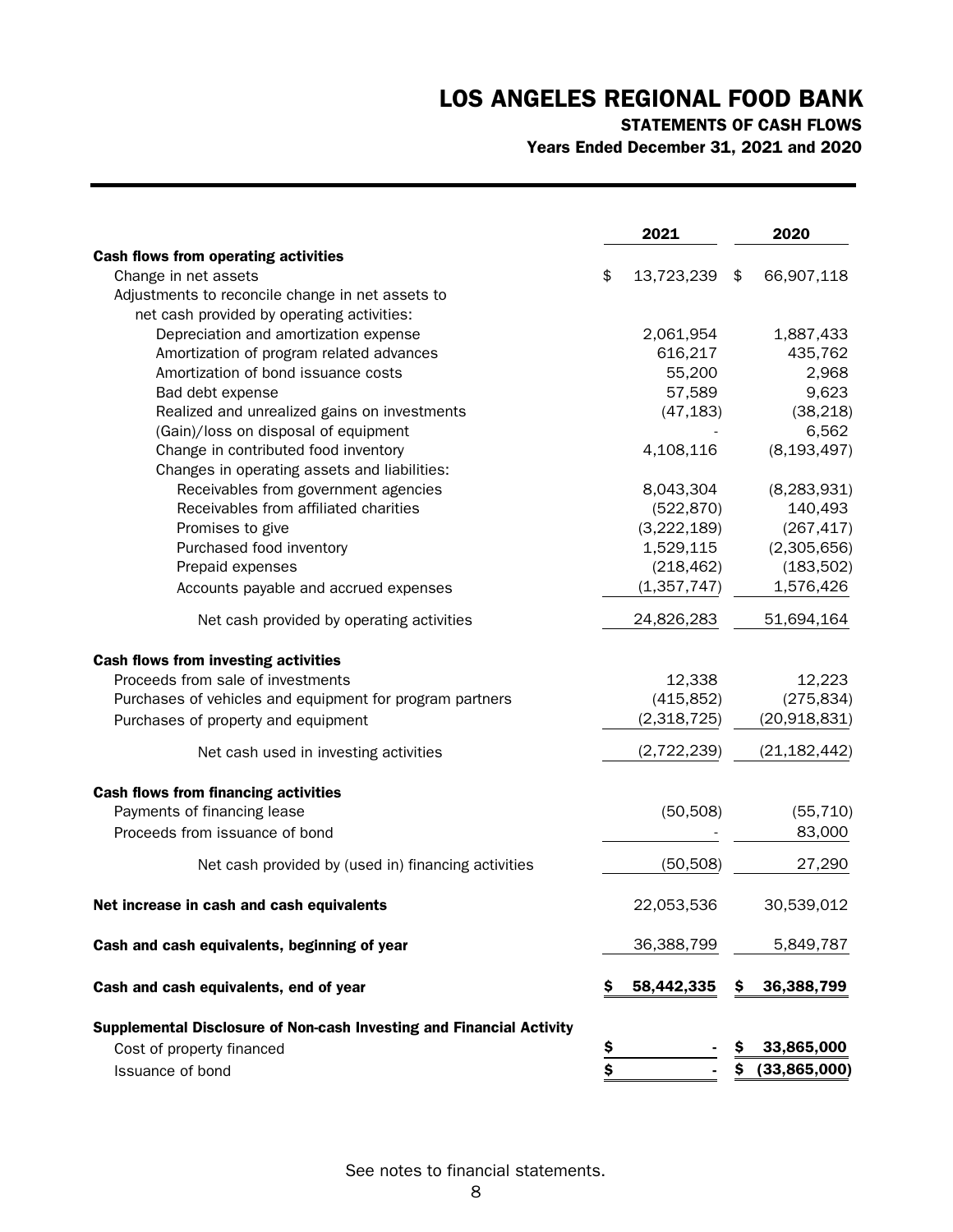#### NOTE 1 – NATURE OF ORGANIZATION

The Los Angeles Regional Food Bank (the Food Bank) is a nonprofit organization with the mission to mobilize resources to fight hunger in our community. To fulfill its mission, the Food Bank sources and acquires nutritious food and other products and distributes them to people experiencing nutrition insecurity through our partner agency network and directly through programs; energizes the community to get involved and support hunger relief; and conducts hunger and nutrition education and awareness campaigns and advocates for public policies that benefit the people we serve. The Food Bank's major sources of revenues are food donations, contributions, grants and government contracts.

During 2021, the Food Bank provided the equivalent of approximately 107 million meals, serving over 900,000 individuals throughout Los Angeles County, on a monthly basis. During 2020, the Food Bank provided the equivalent of approximately 143 million meals, serving over 900,000 individuals throughout Los Angeles County, on a monthly basis.

Volunteers are essential in carrying out the Food Bank's mission. In 2021 and 2020, over 12,000 and 15,900 volunteers provided over 158,160 and 159,300 hours of service, respectively, to help sort, repack, and deliver food to pantries, partner agencies, or directly to the community.

The Food Bank distributes food and other essentials to children, students, seniors, families, and other individuals in need through the following programs:

- *General Food Distribution* is the Food Bank's core program and includes the distribution of food and products to charitable agencies located throughout Los Angeles County.
- *Extra Helpings* is a food recovery program linking agencies with food donation sources such as retail grocery stores, restaurants, hotels, the hospitality industry, and other food sources.
- The *Food Rescue Program* is designed to sort donations from local retailers and other food donors. Products from the Food Rescue Program are distributed to Food Bank agencies.
- *Produce and Perishables Program* distributes a variety of fresh, nutritious, and healthy produce donated from local and regional produce distributors and growers. The produce and perishable foods are distributed to agencies and through Food Bank programs.
- *Senior Nutrition/Brown Bag Program* provides agencies serving senior citizens the opportunity to receive and distribute fresh fruits, vegetables, and other foods to low-income older adults.
- *The BackPack Program* provides a package of nutritious foods for eligible school-aged children every week during the school year to target hunger experienced by children during the weekend. Each package contains enough food for six meals to include breakfast, lunch, and dinner.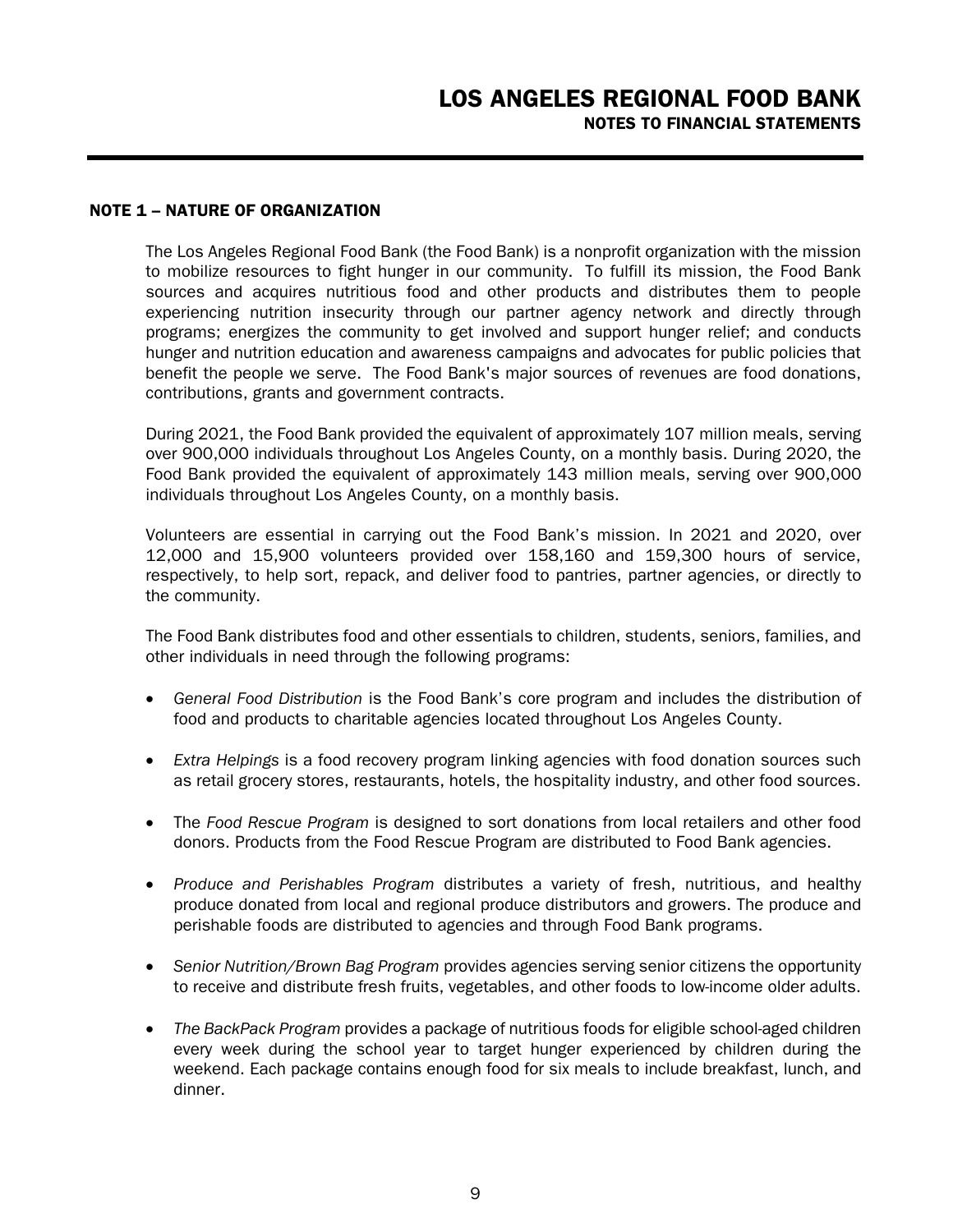#### NOTE 1 – NATURE OF ORGANIZATION (Continued)

- *Shop Smart & Save* is a food-buying service where the Food Bank allows its agencies to maximize their purchasing power by offering food and other items at wholesale prices.
- The *Emergency Food and Shelter National Board/Federal Emergency Management Agency Program (FEMA)* consists of federal funds allocated to the Food Bank through the Los Angeles County Emergency Food and Shelter Board. The funds are utilized for the purchase of food for distribution to qualified agencies.
- *The Emergency Food Assistance Program (EFAP)* provides emergency food assistance to residents of Los Angeles County through qualified agencies and is partially funded by the United States Department of Agriculture (USDA) through its agent, the California Department of Social Services (CDSS).
- The *Commodity Supplemental Food Program (CSFP)* allows the Food Bank to distribute supplemental food to low-income seniors age 60 and older who are especially vulnerable to health problems resulting from general and continued hunger due to insufficient foods. CSFP is partially funded by the USDA through its agent, the California Department of Social Services.
- *The After-School Meal Program, partially funded by the USDA Child and Adult Care Food Program (CACFP)*, serves children at Food Bank agency sites throughout Los Angeles County. Children in the After-School Meal Program typically receive tutoring assistance, participate in sports, and benefit from mentoring. Participating agencies include after-school programs, day care centers, community centers, and youth centers. CACFP funding offsets some of the meal and other costs incurred by the children receiving meals at After-School Meal Program sites. Funding of other After-School Meal Program-related expenses is provided by grants and community support.
- The *Summer Food Service Program for Children (SFSP)* provides nutritious meals to needy children in a safe and nurturing setting. SFSP is designed to provide funding for nutritious breakfasts and lunches when children are on their summer recess. SFSP is funded by USDA and administered by the California Department of Education.
- *CalFresh Outreach Program* is partially funded by the USDA through its agent, CDSS and California Association of Food Banks. CalFresh Outreach work includes identifying low-income families and individuals who are eligible but not receiving CalFresh benefits and, when necessary, helping the family or individual with the application process, as well as educating Food Bank agencies and the general public about the CalFresh Program.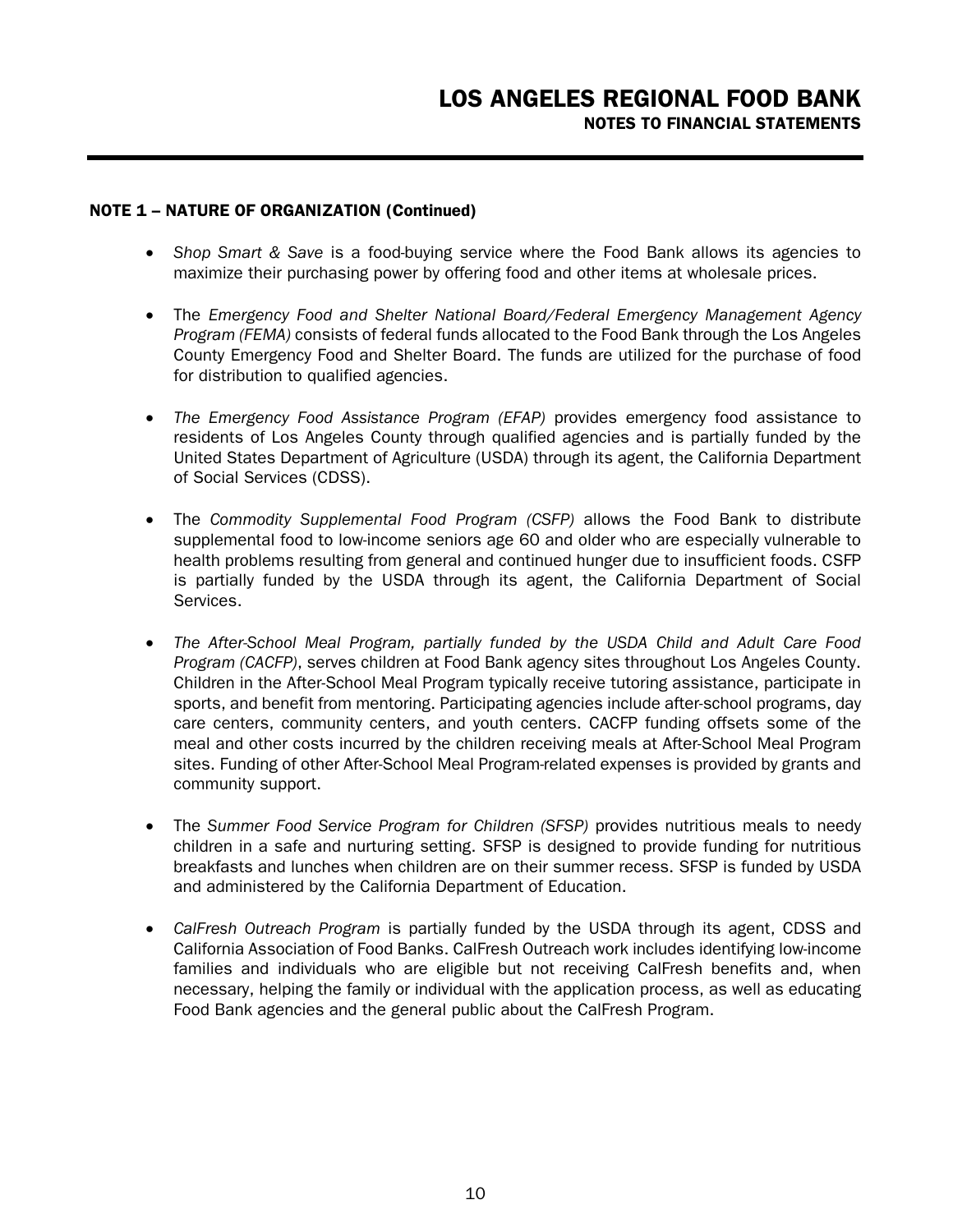NOTES TO FINANCIAL STATEMENTS

#### NOTE 2 – SIGNIFICANT ACCOUNTING POLICIES

#### Basis of Presentation

The accompanying financial statements are prepared in accordance with accounting principles generally accepted in the United States of America (U.S. GAAP).

#### Use of Estimates

The preparation of financial statements in accordance with U.S. GAAP requires management to make estimates and assumptions that affect the reported amounts of assets and liabilities and disclosure of contingent assets and liabilities at the date of the financial statements, and the reported amounts of revenue and expenses during the reporting period. Actual results could differ from those estimates.

#### Cash and Cash Equivalents

The Food Bank considers all cash and highly liquid financial instruments with original maturities of three months or less, which are neither held for nor restricted by donors for long-term purposes, to be cash and cash equivalents.

#### Investments

The Food Bank records investment purchases at cost, or if donated, at fair value on the date of donation. Thereafter, investments are reported at their fair values in the statements of financial position. Net investment return/(loss) is reported in the statements of activities and consists of interest and dividend income, realized and unrealized capital gains and losses, less external investment expenses.

#### Receivables from Government Agencies

Receivables from government agencies represents payments due from federal and state contracts. The Food Bank reports the receivables at their net realizable value. Receivables from government agencies are written off when deemed uncollectable. Management has determined no allowance was needed at December 31, 2021 and 2020.

#### Receivables from Affiliated Charities

Receivables from affiliated charities represents shared maintenance fees and is recorded at net realizable value. Management determines the allowance for uncollectible receivables based on an assessment of economic conditions and a review of subsequent collections. Receivables from affiliated charities are written off when deemed uncollectible.

#### Promises to Give

The Food Bank records unconditional promises to give that are expected to be collected within one year at net realizable value. Unconditional promises to give expected to be collected in future years are initially recorded at fair value using present value techniques incorporating riskadjusted discount rates designed to reflect the assumptions market participants would use in pricing the asset. In subsequent years, amortization of the discounts is included in contribution revenue in the statements of activities. The Food Bank determines the allowance for uncollectable promises to give based on historical experience, an assessment of economic conditions, and a review of subsequent collections. Promises to give are written off when deemed uncollectable.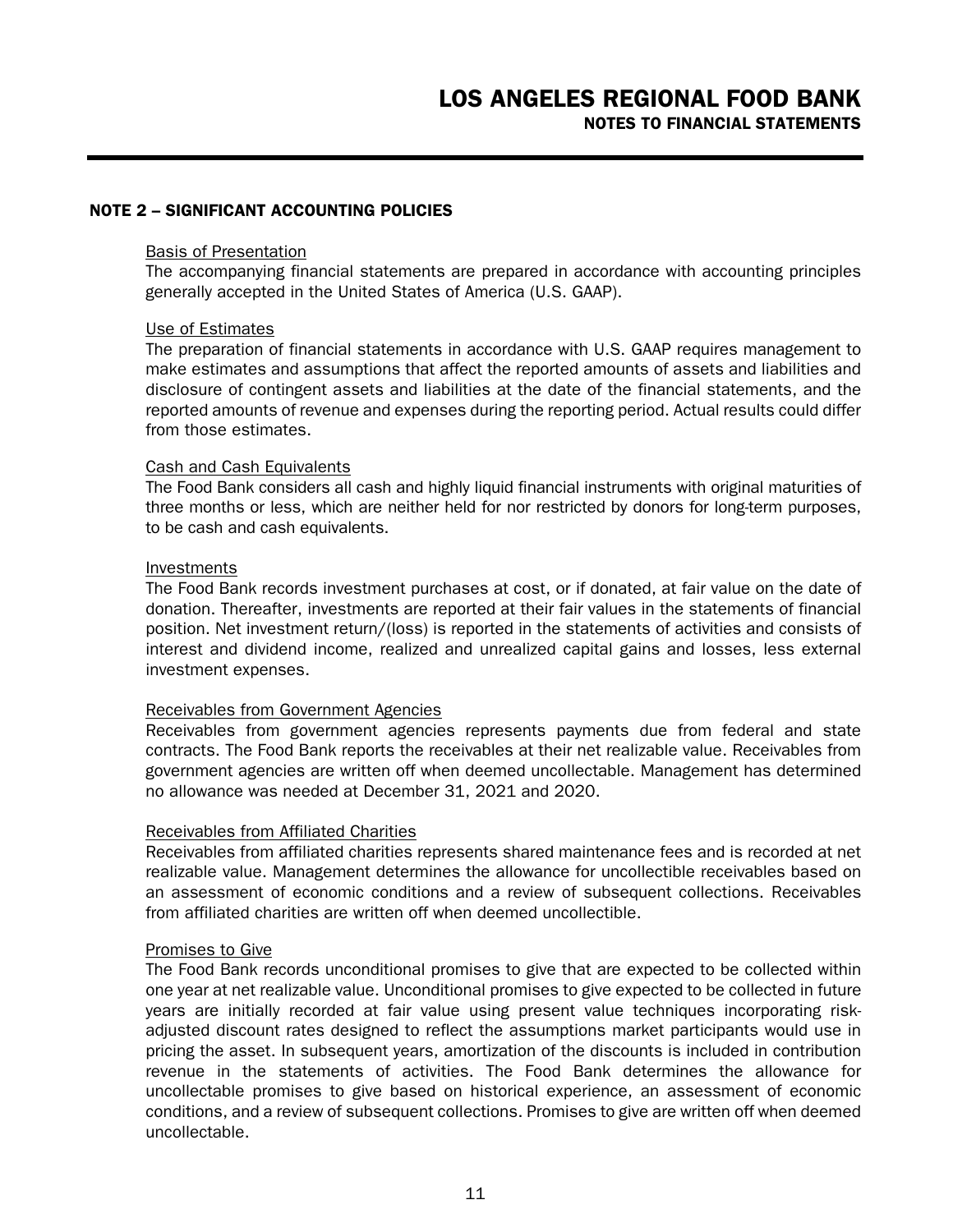#### Contributed Food Inventory

Contributed food inventory represents inventory items donated to the Food Bank for distribution. The Food Bank receives donations from various sources as previously described and has a policy of utilizing all donated food received. Contributed food was utilized for the Food Bank's various programs (see Note 1).

#### *Government*

Government inventory represents commodities received under federal and state government programs for distribution. One of the major sources of contributed food is the USDA, which allocates food commodities to the Food Bank under EFAP, CSFP, and CFAP. The Food Bank records contributed food received from the government and state government programs based on donated food prices provided by the USDA, and which reflects the national average minimum value of donated foods in the United States and is updated quarterly. During the year ended December 31, 2021, the EFAP food product prices averaged \$0.96 per pound, CSFP food product prices averaged \$1.85 per pound, and Coronavirus Food Assistance Program (CFAP) food product prices averaged \$1.79 per pound. During the year ended December 31, 2020, the EFAP food product prices averaged \$0.93 per pound, and CSFP food product prices averaged \$0.97 per pound, and Coronavirus Food Assistance Program (CFAP) food product prices averaged \$1.77.

#### *Private*

Contributed food items are valued using the average per pound wholesale value that would be received for selling similar products in the United States for each food category, as determined by the Feeding America's Product Valuation Survey, which is performed annually by RSM LLP. For the years ended December 31, 2021 and 2020, the average wholesale value for contributed food was \$1.79 and \$1.74 per pound, respectively.

#### Purchased Food Inventory

Purchased food inventory is stated at the lower of cost and net realizable value using the firstin, first-out (FIFO) method.

#### Property and Equipment

Property and equipment is recorded at cost when purchased or at fair value at the date of donation. Depreciation is computed using the straight-line basis over estimated useful lives of three to five years for equipment, trucks, furniture, and fixtures; seven years for cold storage; and ten to 30 years for building and improvements. The Food Bank capitalizes all property and equipment expenditures over \$5,000. Costs of maintenance and repairs that do not improve or extend the useful lives of the respective assets are expensed currently.

#### Deferred Bond Issuance Costs

Costs incurred in obtaining long-term financing are amortized using the effective interest method over the term of the bonds. Bond issuance costs are presented in the statements of financial position as a direct deduction from the carrying amount of the bond. As of December 31,2021, and 2020, the remaining balance was \$493,832 and \$549,032, respectively.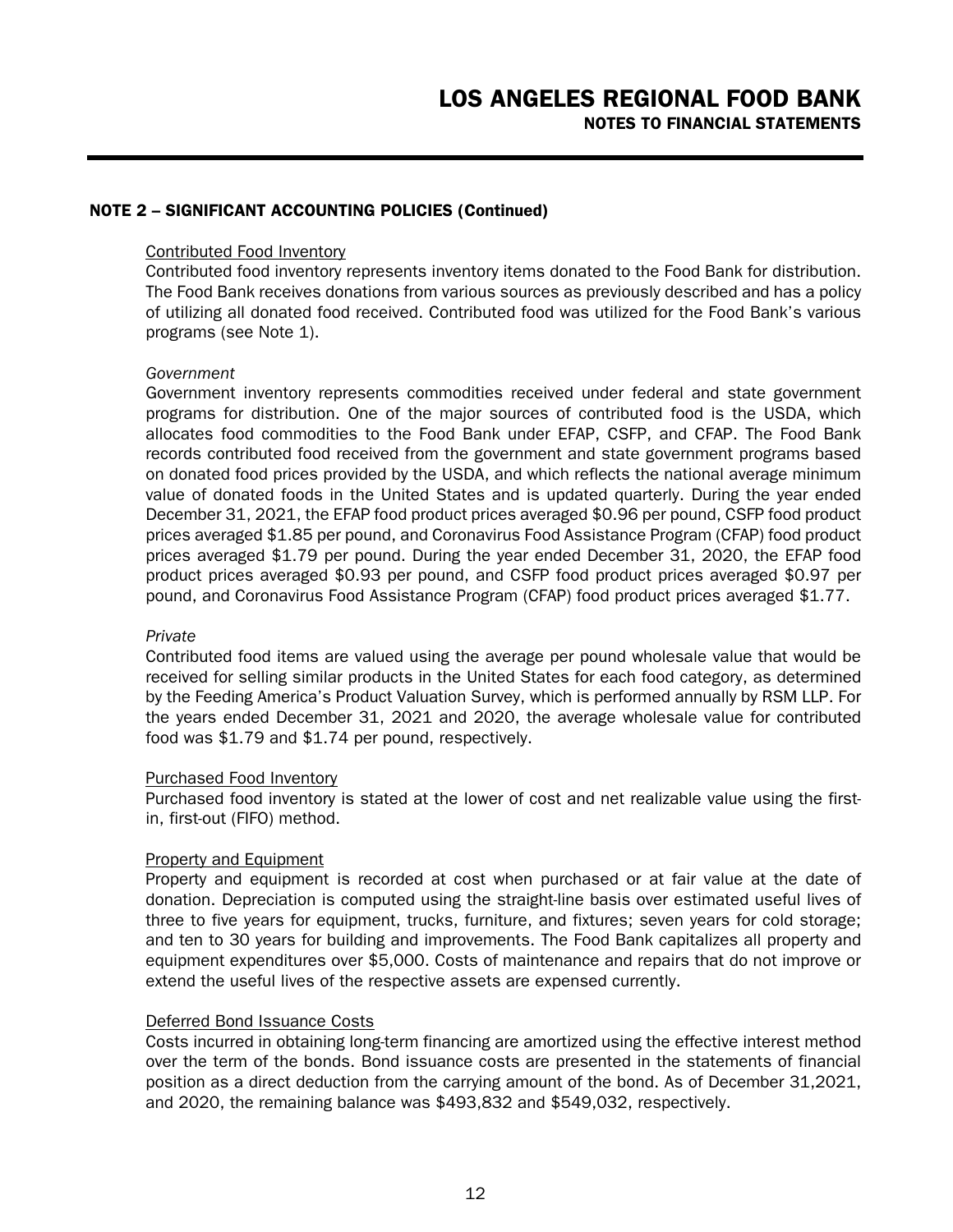#### Program-related Advances

The Food Bank purchases equipment and vehicles for certain program partners. Per the terms of the contract, the Food Bank maintains a security interest in the equipment and vehicles for a five-year period and may reclaim the equipment or vehicle upon early termination of the contract.

#### Leases

The Food Bank determines if an arrangement is or contains a lease at inception. Leases are included in right-of-use (ROU) assets and lease liabilities in the statements of financial position. ROU assets and lease liabilities reflect the present value of the future minimum lease payments over the lease term, and ROU assets also include prepaid or accrued rent. Operating lease expense is recognized on a straight-line basis over the lease term.

#### Net Assets

Net assets, revenues, gains, and losses are classified based on the existence or absence of donor or grantor-imposed restrictions. Accordingly, net assets and changes therein are classified and reported as follows:

- *Net Assets without Donor Restrictions* net assets available for use in general operations and not subject to donor (or certain grantor) restrictions. The governing board has designated, from net assets without donor restrictions, net assets for a board-designated endowment.
- *Net Assets with Donor Restrictions* net assets subject to donor- (or certain grantor-) imposed restrictions. Some donor-imposed restrictions are temporary in nature, such as those that will be met by the passage of time or other events specified by the donor. Other donor-imposed restrictions are perpetual in nature, where the donor stipulates that resources be maintained in perpetuity. Donor-imposed restrictions are released when a restriction expires, that is, when the stipulated time has elapsed, when the stipulated purpose for which the resource was restricted has been fulfilled, or both. Donor-restricted contributions, conditional contributions, and appropriated endowment earnings received and expended in the same reporting period are recorded as net assets without donor restrictions.

#### Revenue and Revenue Recognition

Revenue is recognized when earned. Revenue from government grants and contracts is recognized as it is earned through expenditures in accordance with the agreements. Contributions are recognized when cash, securities or other assets, an unconditional promise to give, or notification of a beneficial interest is received. Conditional promises to give are not recognized until the conditions on which they depend have been substantially met.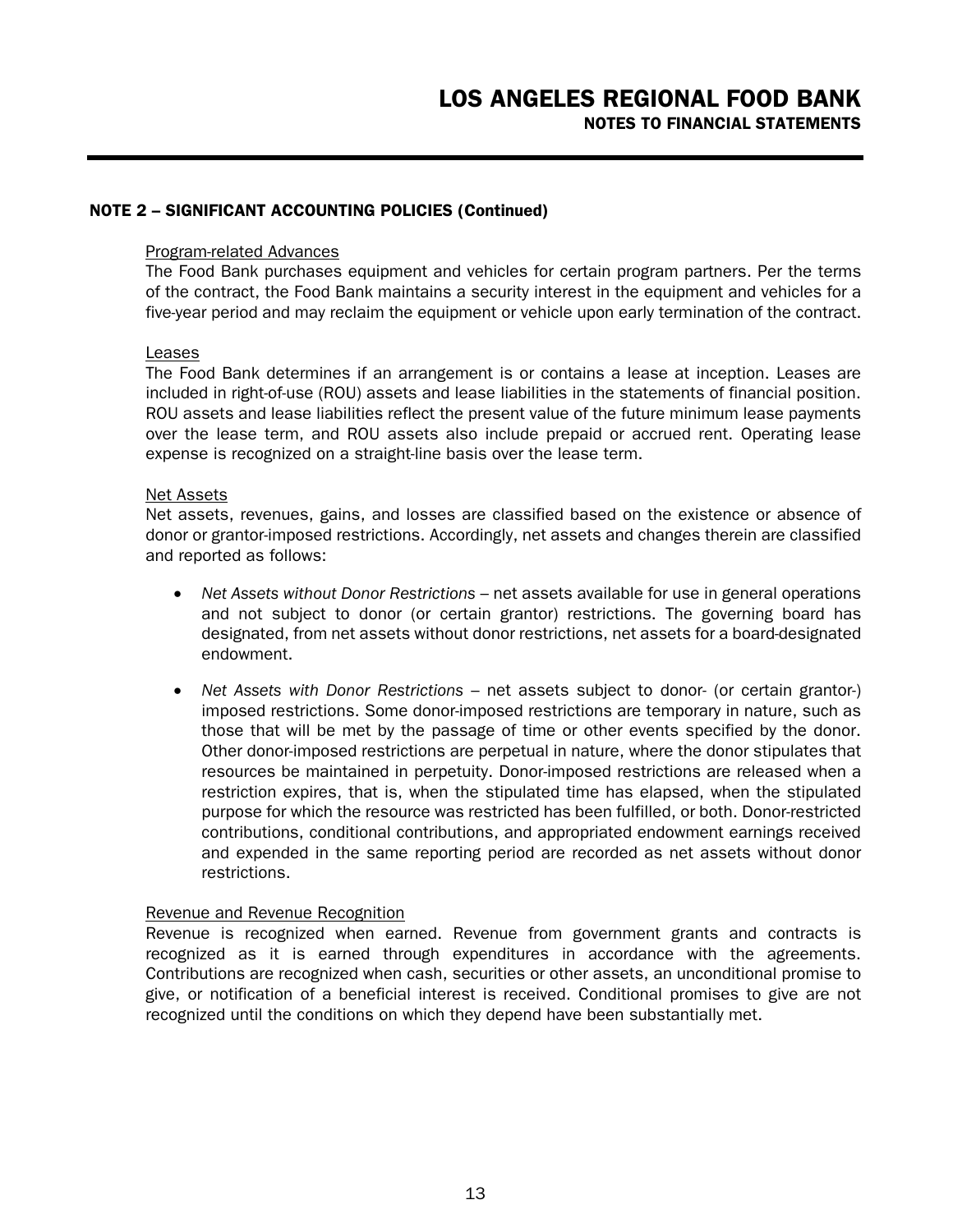#### Revenue Recognition on Contributed Products

The Food Bank recognizes revenue on contributed food and products at the time the contribution is received, at a value based on Feeding America's Product Valuation Survey and USDA fair market value report as discussed above. The related cost is recognized at the time the food and products are distributed to agencies and clients in the community, also based on these values.

#### Contributed Services and Use of Facilities

Contributed services are recognized by the Food Bank if the services received (a) create or enhance long-lived assets or (b) require specialized skills, are provided by individuals possessing those skills, and would typically need to be purchased if not provided by donation. Contributed services received during the years ended December 31, 2021 and 2020, are comprised of professional services from attorneys advising on various administrative matters and amounted to \$602,482 and \$878,739 respectively. Contributed services are valued and are reported at the estimated fair value in the financial statements based on current rates for similar legal services.

The Food Bank also receives a significant amount of contributed time from volunteers that does not meet the two recognition criteria described above. Accordingly, the value of this contributed time is not reflected in the accompanying financial statements.

During the years ended December 31, 2021 and 2020, the Food Bank received contributed freight services amounting to \$799,014 and \$821,910, respectively. Contributed freight services are valued and are reported at the estimated fair value in the financial statements based on current shipping rates in California.

During the years ended December 31, 2021 and 2020, the Food Bank received contributed use of storage space amounting to \$16,000 and \$301,573, respectively. Contributed use of facilities is valued and reported at the estimated fair value in the financial statements based on current storage rates in Los Angeles.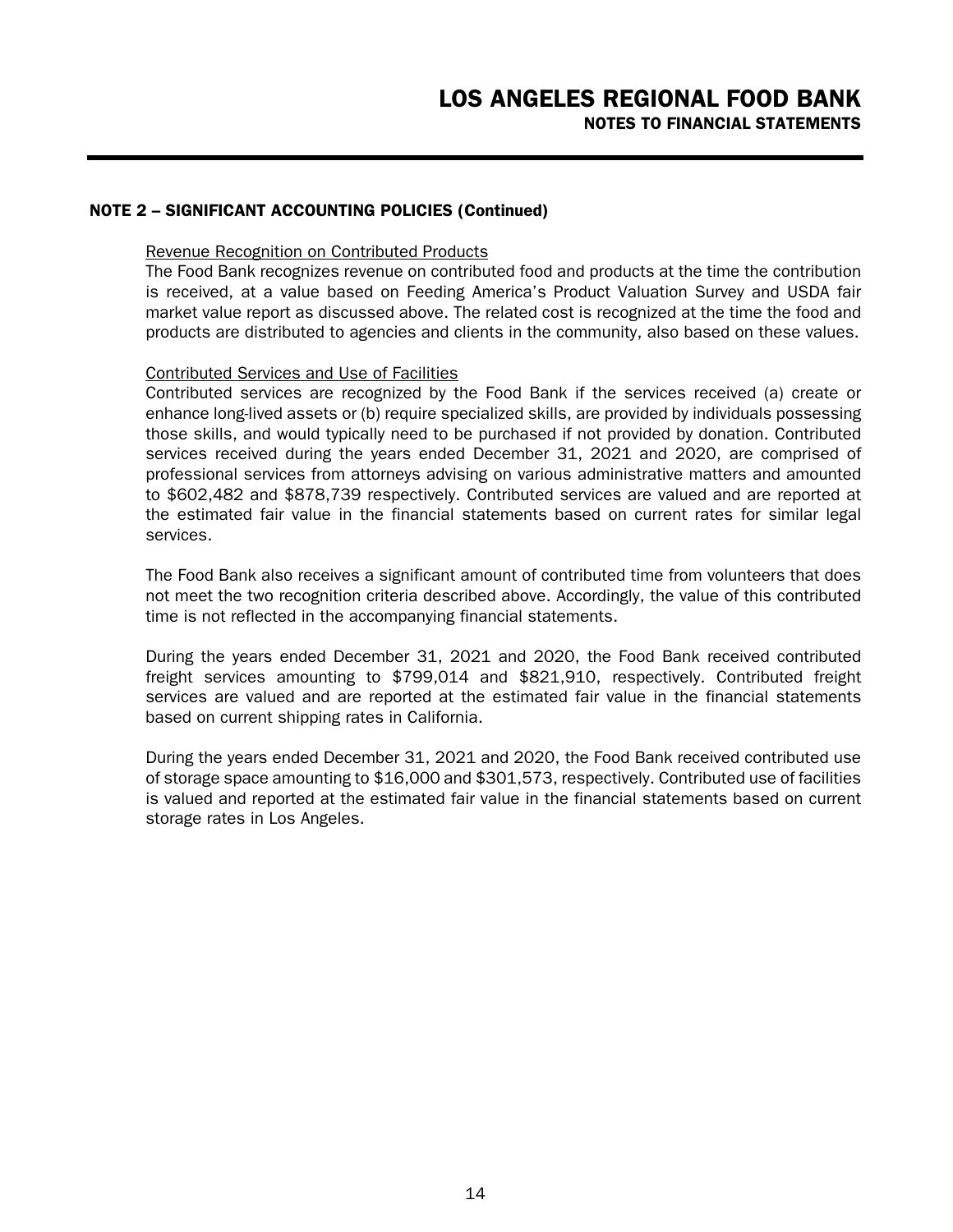#### Fair Value Measurements

In accordance with U.S. GAAP, fair value is the price that would be received to sell an asset or paid to transfer a liability in an orderly transaction between market participants at the measurement date. Assets and liabilities carried at fair value are required to be classified and disclosed in one of the following three categories:

- Level 1 Quoted prices in active markets for identical assets or liabilities
- Level 2 Observable market-based inputs or unobservable inputs that are corroborated by market data
- Level 3 Unobservable inputs that are not corroborated by market data

The Food Bank's investments are reflected at fair value based on quoted market prices. These are classified within Level 1 of the valuation hierarchy.

#### Functional Allocation of Expenses

The costs of providing the Food Bank's various programs and other activities have been summarized on a functional basis in the statement of activities and detailed in the statement of functional expenses. Costs have been allocated among the programs and supporting services benefited based on time studies and contractual requirements.

#### Impairment of Long-lived Assets

The Food Bank reviews long-lived assets for indicators of impairment whenever events or changes in circumstances indicate that the carrying amount of an asset may not be recoverable. Impairment would be recorded in circumstances where undiscounted cash flows expected to be generated by an asset are less than the carrying value of that asset. As of December 31, 2021 and 2020, there were no events or changes in circumstances indicating the carrying amount of long-lived assets may not be recoverable.

#### Income Taxes

The Food Bank is organized as a not-for-profit organization exempt from income tax under provisions of Internal Revenue Code §501(c)(3). Management has analyzed the tax positions taken by the Food Bank, and has concluded that, as of December 31, 2021 and 2020, there are no uncertain positions taken or expected to be taken that would require recognition of a liability or disclosure in the financial statements. The Food Bank is subject to routine audits by taxing jurisdictions; however, there are currently no audits for any tax periods in progress.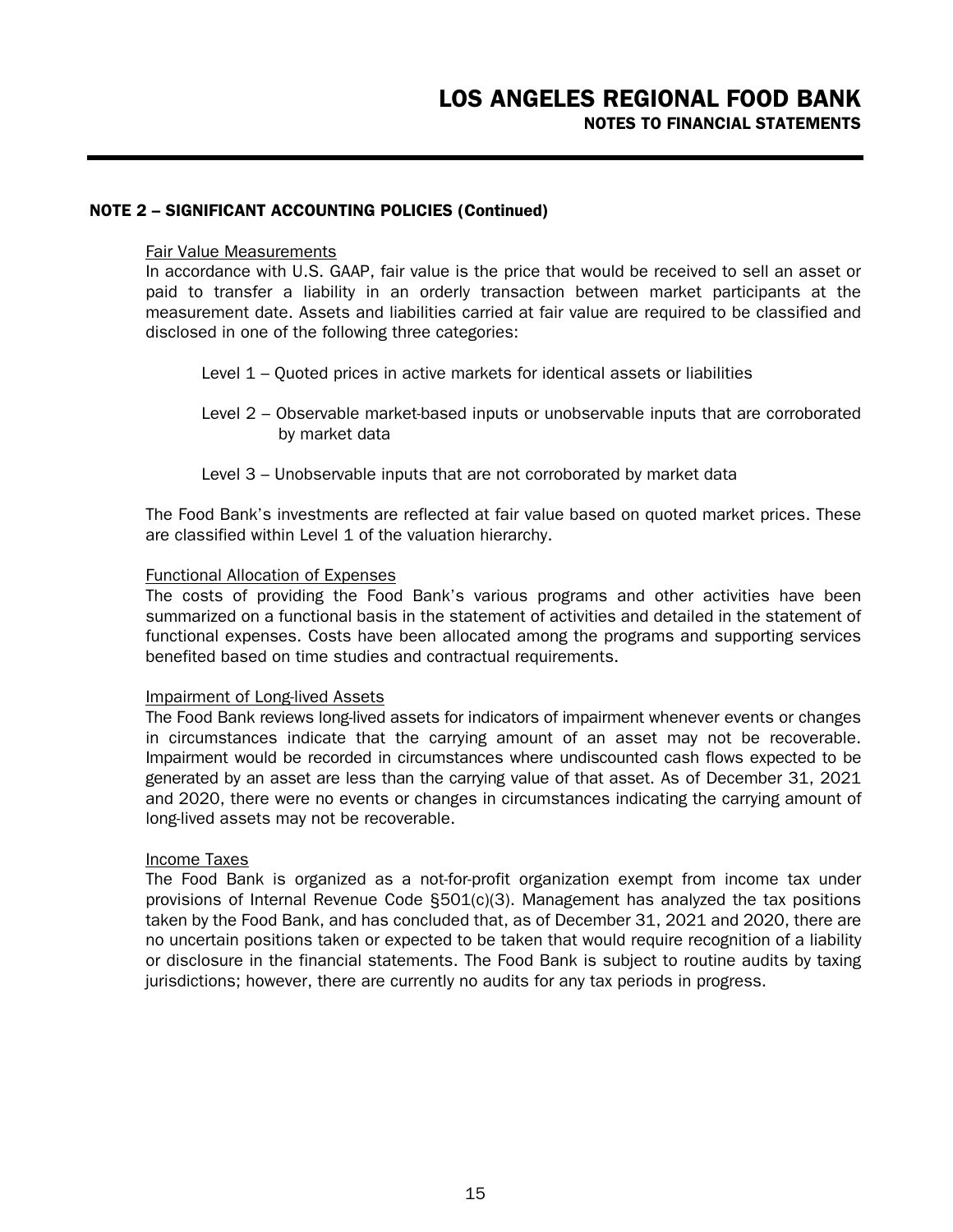NOTES TO FINANCIAL STATEMENTS

#### NOTE 3 – FINANCIAL ASSETS AND LIQUIDITY RESOURCES

As of December 31, 2021 and 2020, the following table reflects the Food Bank's financial assets, reduced by amounts that are not available to meet general expenditures within one year of the statement of financial position date due to donor restrictions or internal board designations.

|                                                                                                                                     | 2021                                                           | 2020                               |
|-------------------------------------------------------------------------------------------------------------------------------------|----------------------------------------------------------------|------------------------------------|
| Cash and cash equivalents<br>Receivables from government agencies<br>Receivables from affiliated charities, net<br>Promises to give | \$58,442,335 \$36,388,799<br>2,515,901<br>603,761<br>4,706,233 | 10,559,205<br>138,480<br>1,484,044 |
| Total financial assets                                                                                                              | 66,268,230                                                     | 48,570,528                         |
| Promises to give due in more than one year<br>Funds donor-restricted for comprehensive campaign                                     | (2,705,138)                                                    | (678, 500)                         |
| and capital purchases                                                                                                               |                                                                | $(10, 199, 734)$ $(2, 692, 597)$   |
| Financial assets available to meet general<br>expenditures within one year                                                          |                                                                | 53,363,358 \$45,199,431            |

The Food Bank considers contributions restricted for programs which are ongoing, major, and central to its annual operations to be available to meet cash needs for general expenditures. The Food Bank manages its liquidity and reserves following three guiding principles: operating within a prudent range of financial soundness and stability, maintaining adequate liquid assets to fund near-term operating needs, and maintaining sufficient reserves to provide reasonable assurance that long-term obligations will be discharged.

In the event the need arises to utilize the board-designated funds for liquidity purposes, the board-designated endowment could be drawn upon through board resolution. Additionally, the Food Bank has available a \$2,500,000 line of credit from which it may use to draw funds to meet any funding shortfalls throughout the year.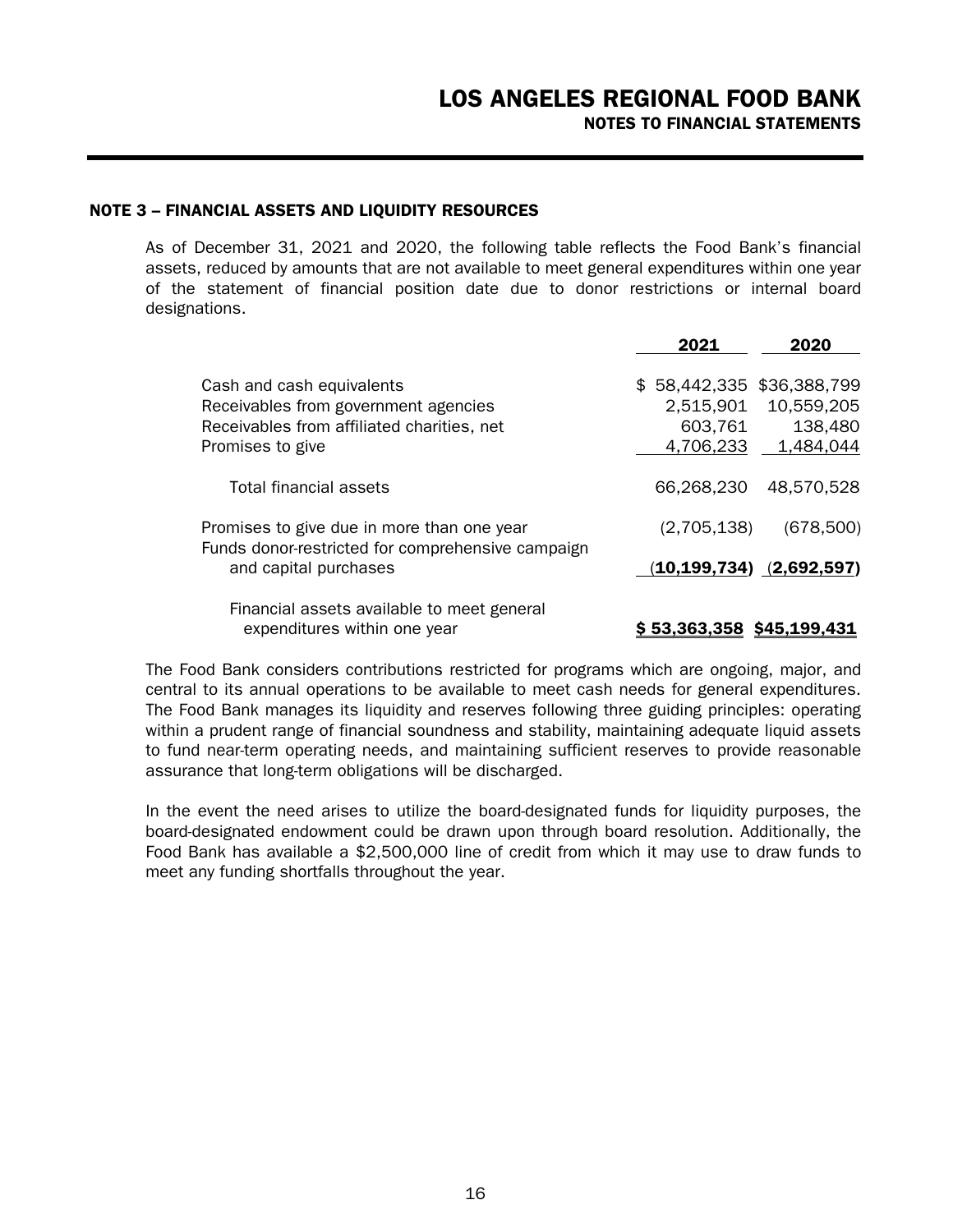NOTES TO FINANCIAL STATEMENTS

#### NOTE 4 – RECEIVABLES FROM GOVERNMENT AGENCIES

As of December 31, 2021 and 2020, receivables from government agencies consist of amounts due from the following:

|                                                 | 2021   | 2020                      |
|-------------------------------------------------|--------|---------------------------|
| <b>California Department of Social Services</b> |        | $$2,356,645$ $$9,521,526$ |
| <b>California Department of Education</b>       |        | 851,961                   |
| Los Angeles County Department of Public Health  | 99.256 | 109,011                   |
| California Office of Emergency Services         | 60,000 |                           |
| Federal Emergency Management Agency             |        | 76.707                    |

#### \$ 2,515,901 \$10,559,205

#### NOTE 5 – PROMISES TO GIVE

Unconditional promises to give at December 31, 2021 and 2020, are expected to be collected as follows:

|                      | 2021            | 2020                      |
|----------------------|-----------------|---------------------------|
| Within one year      | $$2,001,095$ \$ | 569,044                   |
| One to five years    | 2,702,638       | 910,000                   |
| More than five years | 2.500           | 5,000                     |
|                      |                 | $$4,706,233$ $$1,484,044$ |

Included in promises to give at December 31, 2021 and 2020, is \$79,649 and \$72,572, respectively, which has been restricted by the donor for investment in facilities.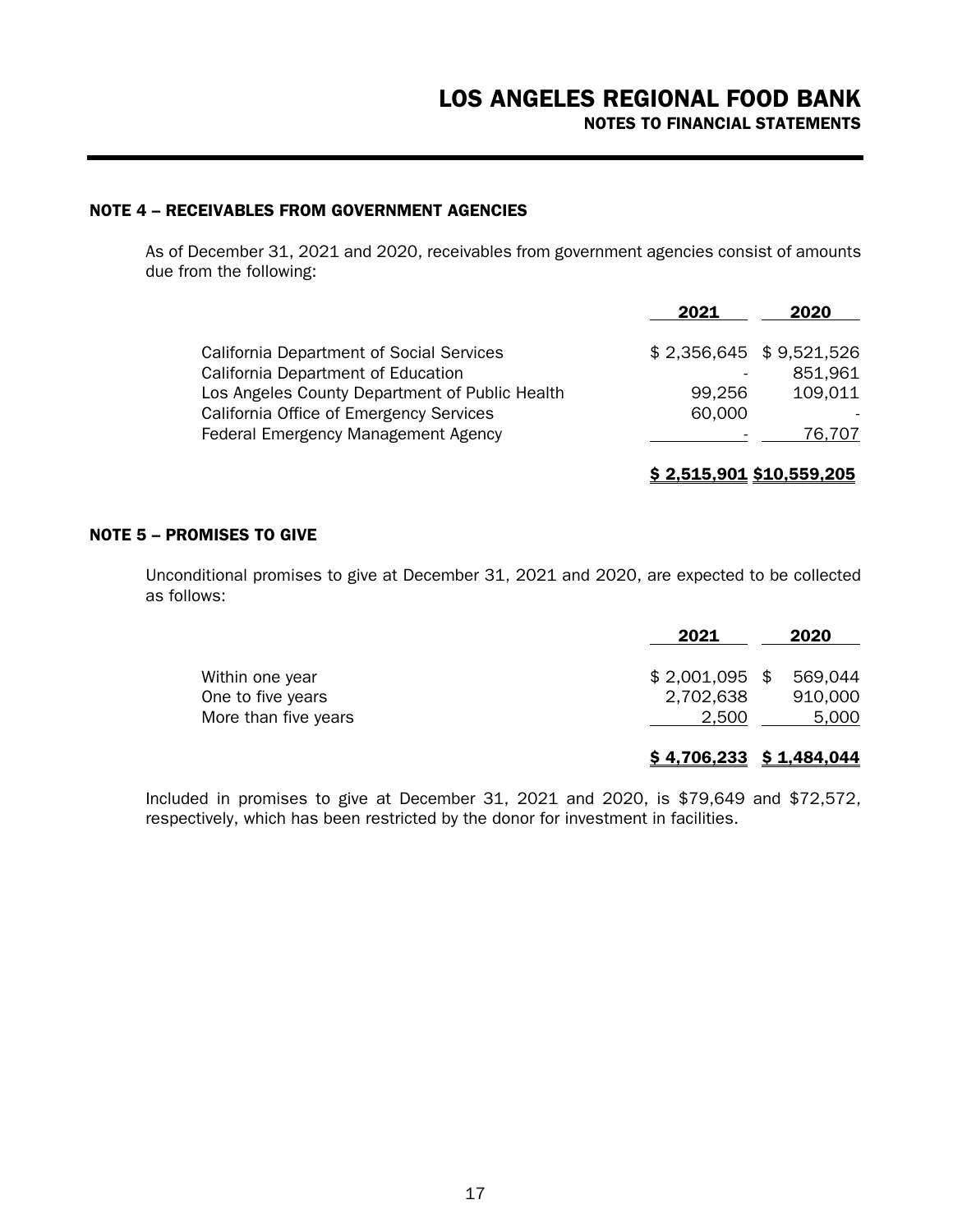#### NOTE 6 – FOOD INVENTORY

As of December 31, 2021, the food inventory consisted of the following:

#### *Dollar Value*

|                                                                        | <b>Contributed</b>                                 | <b>Purchased</b>                               | Total                                        |
|------------------------------------------------------------------------|----------------------------------------------------|------------------------------------------------|----------------------------------------------|
| <b>Beginning of year</b><br>Receipts/Purchases<br><b>Distributions</b> | $$15,421,535$ \$<br>177,074,622<br>(181, 182, 738) | $3,157,129$ \$<br>18,208,227<br>(19, 737, 342) | 18,578,664<br>195,282,849<br>(200, 920, 080) |
| End of year                                                            | $$11,313,419$ $$1,628,014$                         |                                                | 12,941,433<br>s                              |
| Poundage                                                               |                                                    |                                                |                                              |
| <b>Beginning of year</b><br>Receipts/Purchases<br><b>Distributions</b> | 12,151,733<br>111,143,171<br>(113, 324, 084)       | 3,352,573<br>19,089,315<br>(20, 637, 398)      | 15,504,306<br>130,232,486<br>(133, 711, 968) |
| End of year                                                            | 9,970,820                                          | 1,804,490                                      | 11,775,310                                   |

As of December 31, 2020, the food inventory consisted of the following:

#### *Dollar Value*

|                          | <b>Contributed</b> | <b>Purchased</b> | <b>Total</b>    |
|--------------------------|--------------------|------------------|-----------------|
| <b>Beginning of year</b> | 7,228,038 \$<br>\$ | 851,473 \$       | 8,079,511       |
| Receipts/Purchases       | 271,402,103        | 21,993,506       | 293,395,609     |
| <b>Distributions</b>     | (263, 208, 606)    | (19,687,850)     | (282, 896, 456) |
|                          |                    |                  |                 |
| <b>End of year</b>       | \$15,421,535       | 3,157,129<br>Ş.  | 18,578,664<br>s |
| Poundage                 |                    |                  |                 |
| <b>Beginning of year</b> | 8,244,347          | 982,312          | 9,266,659       |
| Receipts/Purchases       | 160,578,615        | 22,275,477       | 182,854,092     |
| <b>Distributions</b>     | (156, 671, 229)    | (19,905,216)     | (176, 576, 445) |
| End of year              | 12,151,733         | 3,352,573        | 15,504,306      |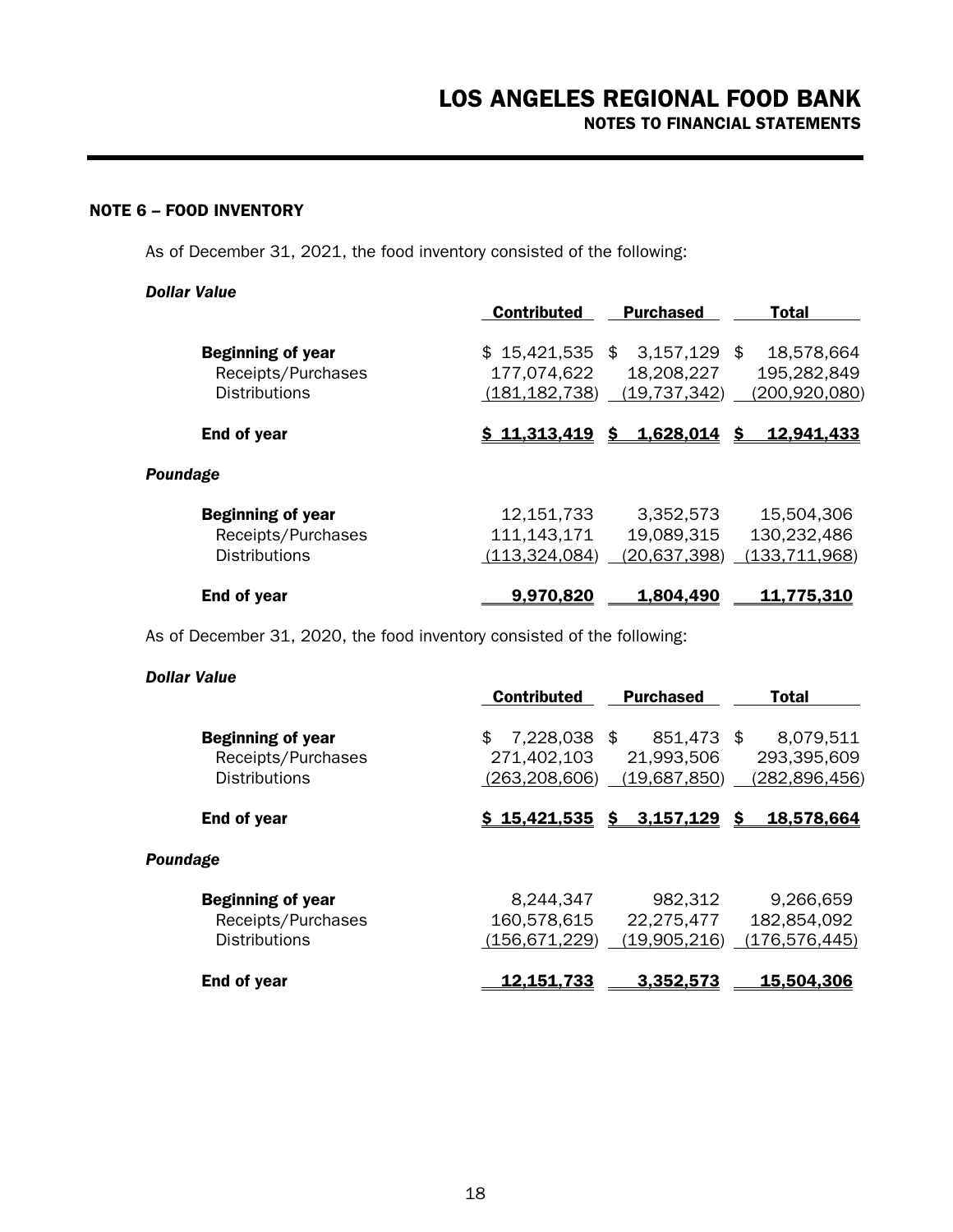#### NOTE 7 – PROGRAM-RELATED ADVANCES

As of December 31, 2021 and 2020, program-related advances consisted of the following:

|                          | 2021                    | 2020               |
|--------------------------|-------------------------|--------------------|
| <b>Trucks</b>            | \$1,688,886 \$1,849,830 |                    |
| Equipment                | 343,240                 | 343,240            |
|                          | 2,032,126               | 2,193,070          |
| Accumulated amortization | (804, 088)              | (764, 667)         |
|                          | <u>\$1,228,038</u>      | <u>\$1,428,403</u> |

#### NOTE 8 – PROPERTY AND EQUIPMENT

As of December 31, 2021 and 2020, property and equipment consisted of the following:

|                                                                                                                                                                       | 2021                                                                                                         | 2020                                                                               |
|-----------------------------------------------------------------------------------------------------------------------------------------------------------------------|--------------------------------------------------------------------------------------------------------------|------------------------------------------------------------------------------------|
| Land<br><b>Building</b><br><b>Building improvements</b><br><b>Trucks</b><br>Equipment<br>Computer software<br><b>Furniture and fixtures</b><br>Financing lease assets | \$24,016,201 24,016,201<br>31,038,424<br>6,389,750<br>3,137,147<br>1,872,524<br>334,637<br>18,634<br>170,915 | 31,038,424<br>5,829,795<br>2,725,850<br>2,778,555<br>401,688<br>374,268<br>170,915 |
| Total property and equipment<br>Accumulated depreciation and amortization<br>Net property and equipment<br>Construction in progress                                   | 66,978,232 67,335,696<br>$(10, 160, 069)$ 10, 130, 903)<br>56,818,163<br>1,794,918                           | 57,204,793<br>1,094,545                                                            |
|                                                                                                                                                                       |                                                                                                              |                                                                                    |

#### \$58,613,081 \$58,299,338

#### NOTE 9 – LINE OF CREDIT

The Food Bank has a \$2,500,000 line of credit with a Bank. The purpose of the line of credit is to provide the Food Bank with access to short-term working capital needs in the event of an emergency or disaster, or other reasons, as designated by the Food Bank's board of directors. The line of credit matures on July 30, 2022 and is subject to renewal; bears an interest rate equal to the U.S. prime rate (3.25% and 4.25% at December 31, 2021 and 2020, respectively).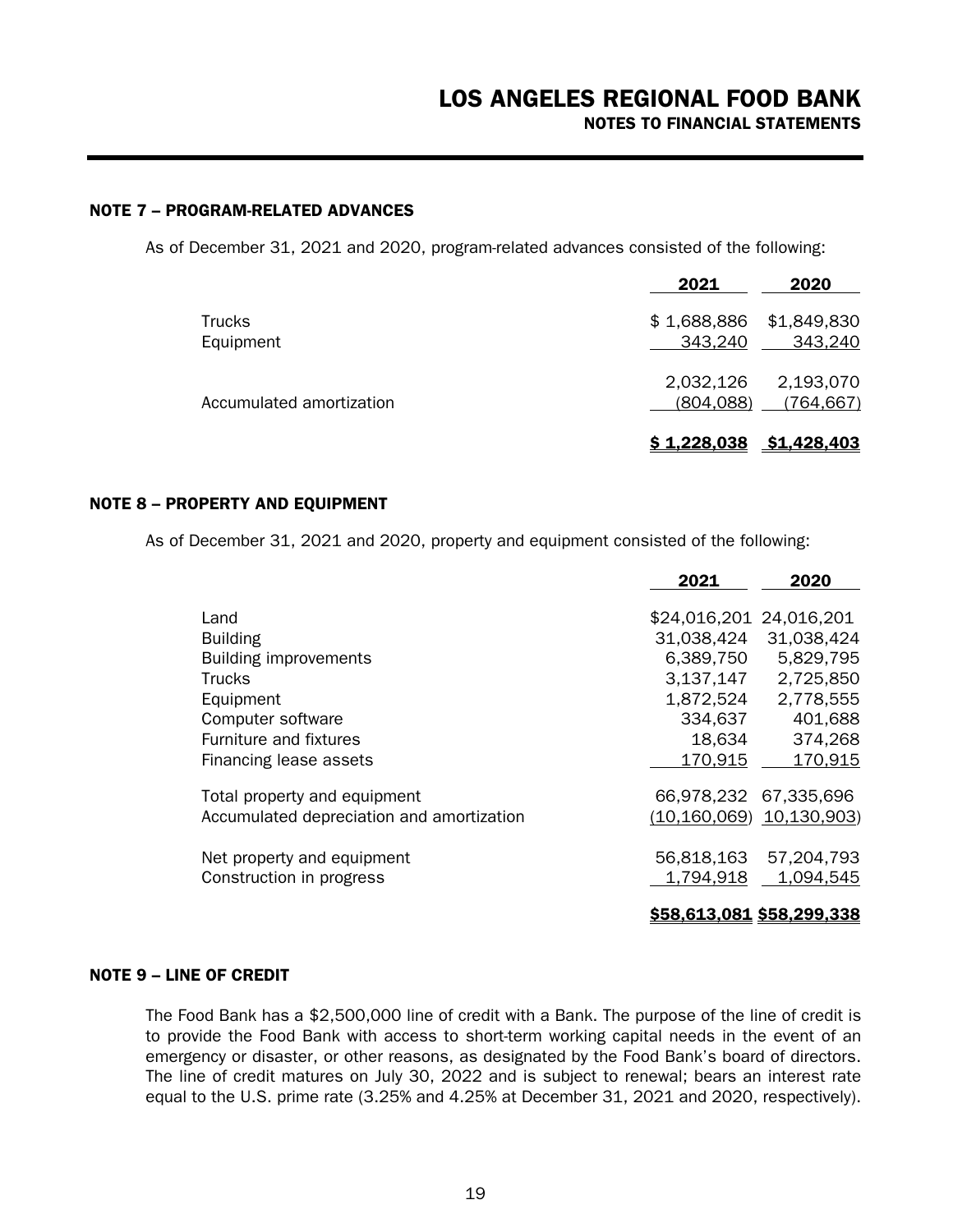### NOTES TO FINANCIAL STATEMENTS

#### NOTE 10 – BONDS PAYABLE

The Food Bank has a long-term tax-exempt borrowing in the amount of \$34,500,000 with the California Enterprise Development Authority, for the purpose of financing, through proceeds from the 2020 Series A Bonds issued on the Food Bank's behalf, certain costs of acquiring, improving, constructing, installing, equipping, and furnishing the food distribution and storage facility located in Industry, California. The Series A bonds mature on December 1, 2030, bear interest at a fixed rate of 2.35%, and included financing costs of \$552,000. Beginning in 2022, the agreement will require the Food Bank to comply with certain financial and non-financial covenants.

As of December 31, 2021, aggregate future maturities of debt for each of the next five years ending December 31 and thereafter is as follows:

| Total                                | \$34,006,168             |
|--------------------------------------|--------------------------|
| Less unamortized bond issuance costs | 34,500,000<br>(493, 832) |
| <b>Thereafter</b>                    | 29,297,828               |
| 2026                                 | 1,205,397                |
| 2025                                 | 1,177,044                |
| 2024                                 | 1,147,240                |
| 2023                                 | 1,122,373                |
| 2022                                 | \$<br>550,118            |

#### NOTE 11 – NET ASSETS WITH DONOR RESTRICTIONS

Net assets with donor restrictions are restricted for the following purposes or periods:

|                                                                                                            | 2021             | 2020         |
|------------------------------------------------------------------------------------------------------------|------------------|--------------|
| Subject to expenditure for specified purpose                                                               |                  |              |
| CalFresh/SNAP Outreach                                                                                     | \$<br>$3,756$ \$ | 30,000       |
| <b>Food Distribution Programs</b>                                                                          | 4,295,298        | 6,313,874    |
| Comprehensive Campaign                                                                                     | 10,095,350       | 2,588,213    |
| <b>Capital Purchases</b>                                                                                   | 104,384          | 104,384      |
| Subject to the passage of time                                                                             | 14,498,788       | 9,036,471    |
| Promises to give that are not restricted by donors, but<br>which are unavailable for expenditure until due | 210,138          | 175,000      |
| Endowment subject to Food Bank endowment spending<br>policy and appropriation                              | 110,000          | 110,000      |
| Unappropriated Endowment earnings                                                                          | 58,995           | 43,243       |
|                                                                                                            | \$14.877.921     | \$ 9.364.714 |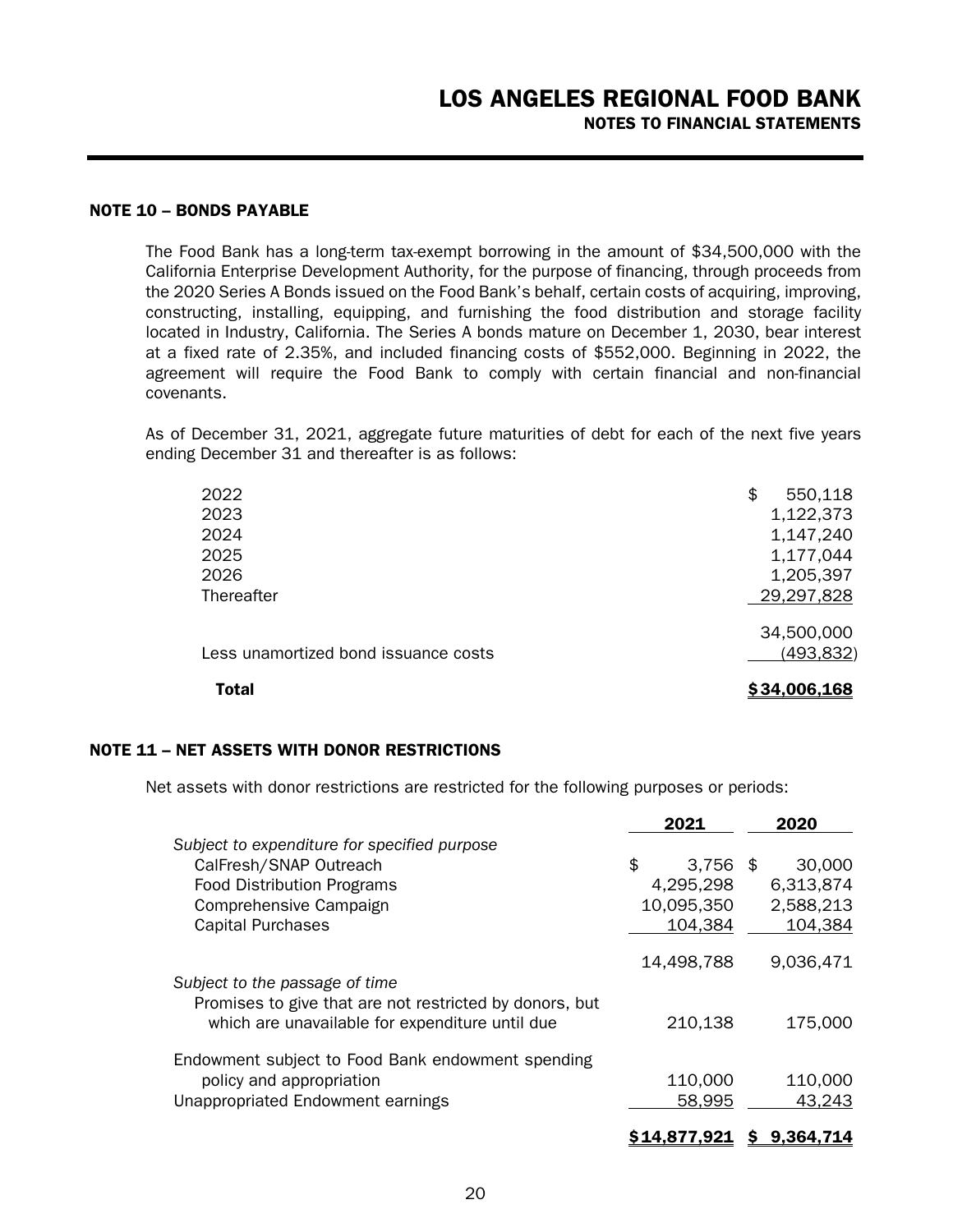#### NOTE 11 – NET ASSETS WITH DONOR RESTRICTIONS (Continued)

Net assets were released from donor restrictions by incurring expenses satisfying the restricted purpose or by occurrence of the passage of time or other events specified by the donors are as follows for the years ended December 31, 2021 and 2020:

|                                      | 2021              | 2020            |
|--------------------------------------|-------------------|-----------------|
| Satisfaction of purpose restrictions |                   |                 |
| CalFresh/SNAP Outreach               | \$<br>$30,000$ \$ | 15,000          |
| <b>Food Distribution Programs</b>    | 4,179,208         | 3,357,003       |
| Comprehensive Campaign               | 1,446,455         | 252,928         |
|                                      |                   |                 |
|                                      | 5,655,663         | 3,624,931       |
| Expiration of time restrictions      | 175,000           | 47,500          |
| Endowment earnings appropriated      | 12,338            | 12,223          |
|                                      | 5.843.001         | 3.684.654<br>S. |

#### NOTE 12 – ENDOWMENT

The Endowment consists of a fund established by a donor to provide annual funding for specific activities and general operations. The Endowment also includes certain net assets without donor restrictions that have been designated for endowment by the Board of Directors.

The Board of Directors has interpreted the California Uniform Prudent Management of Institutional Funds Act (UPMIFA) as requiring the preservation of the fair value of the original gift as of the date of the donor-restricted endowment funds, unless there are explicit donor stipulations to the contrary. According to the donor's stipulation, the historical value of \$110,000 should be maintained in the fund; all additions to the fund over and above the historic dollar value may, subject to the discretion of the Food Bank Board of Directors, be used to fund distributions or awards supporting the purposes of the fund.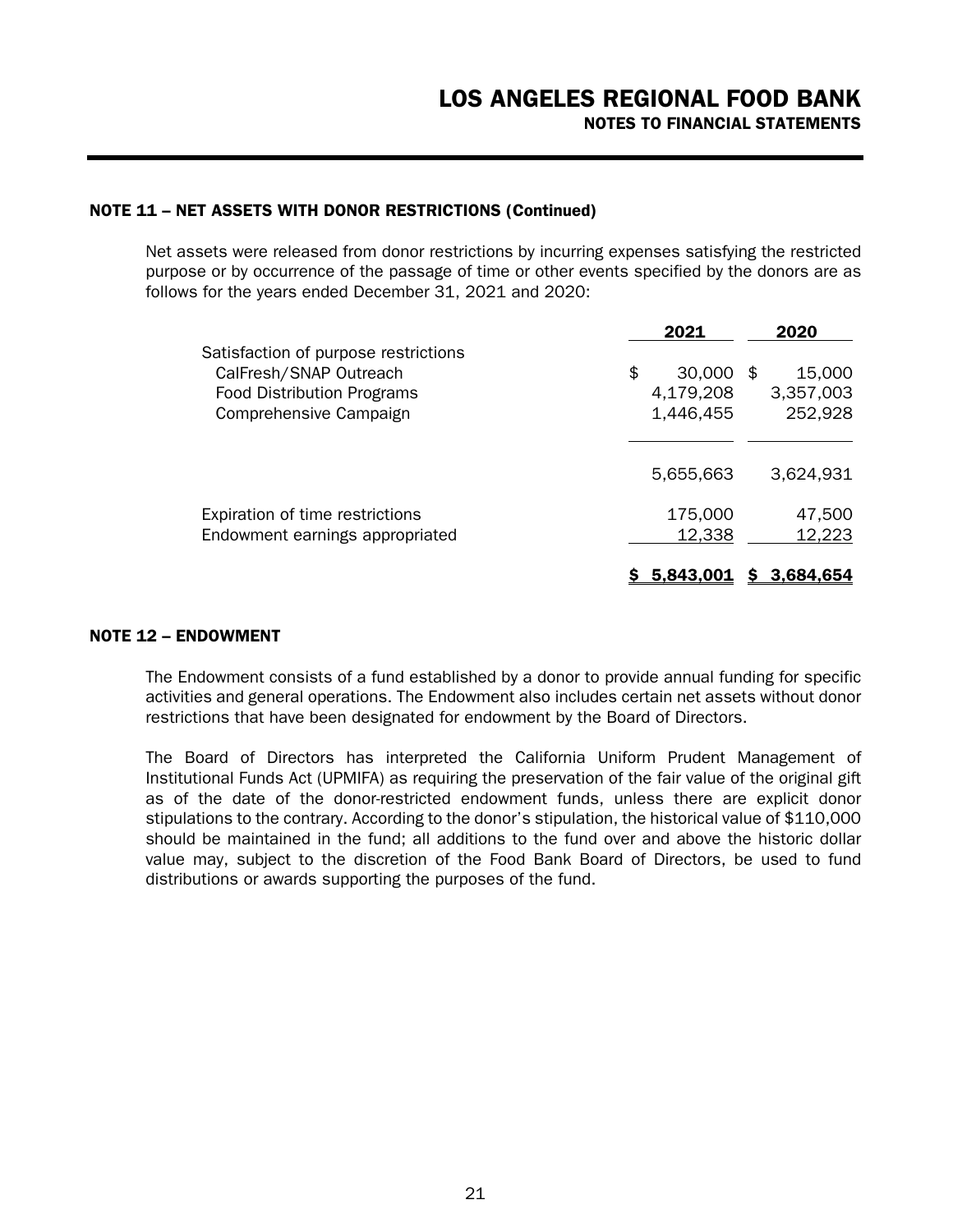#### NOTE 12 – ENDOWMENT (Continued)

As of December 31, 2021, endowment net assets composition by type of fund are as follows:

|                                                                                                   | Without<br>Donor<br>Restrictions | With Donor<br>Restrictions | Total             |
|---------------------------------------------------------------------------------------------------|----------------------------------|----------------------------|-------------------|
| Board-designated endowment fund                                                                   | 158,238 \$<br>\$                 | - \$                       | 158,238           |
| Donor-restricted endowment fund<br>Original donor-restricted gift<br>Accumulated investment gains | -                                | 110,000<br>58,995          | 110,000<br>58,995 |
|                                                                                                   | 158.238                          | 168,995                    | 327.233           |

As of December 31, 2020, endowment net assets composition by type of fund are as follows:

|                                                                                                   | Without<br>Donor<br>Restrictions | With Donor<br>Restrictions |      | Total             |
|---------------------------------------------------------------------------------------------------|----------------------------------|----------------------------|------|-------------------|
| Board-designated endowment fund                                                                   | 133,725 \$<br>\$                 |                            | - \$ | 133,725           |
| Donor-restricted endowment fund<br>Original donor-restricted gift<br>Accumulated investment gains |                                  | 110,000<br>-<br>43,243     |      | 110,000<br>43,243 |
|                                                                                                   | 133.725                          | <u>153,243</u>             |      | <u>286,968</u>    |

#### Investment and Spending Policies

The Food Bank has adopted investment and spending policies for endowment assets that attempt to provide a predictable stream of funding to programs supported by its endowment while seeking to maintain the purchasing power of the endowment assets. Under this policy, as approved by the Board of Directors, endowment assets are invested in a manner that is intended to produce results that exceed the spending rate policy while assuming a moderate level of investment risk. To satisfy its long-term rate of return objectives, the Food Bank relies on a total return strategy, in which investment returns are achieved through both capital appreciation and current yield. The Food Bank targets a diversified asset allocation that places greater emphasis on equity-based investments to achieve its long-term return objectives within prudent risk constraints. The Food Bank has established a spending rate policy of 5.0% on the endowment.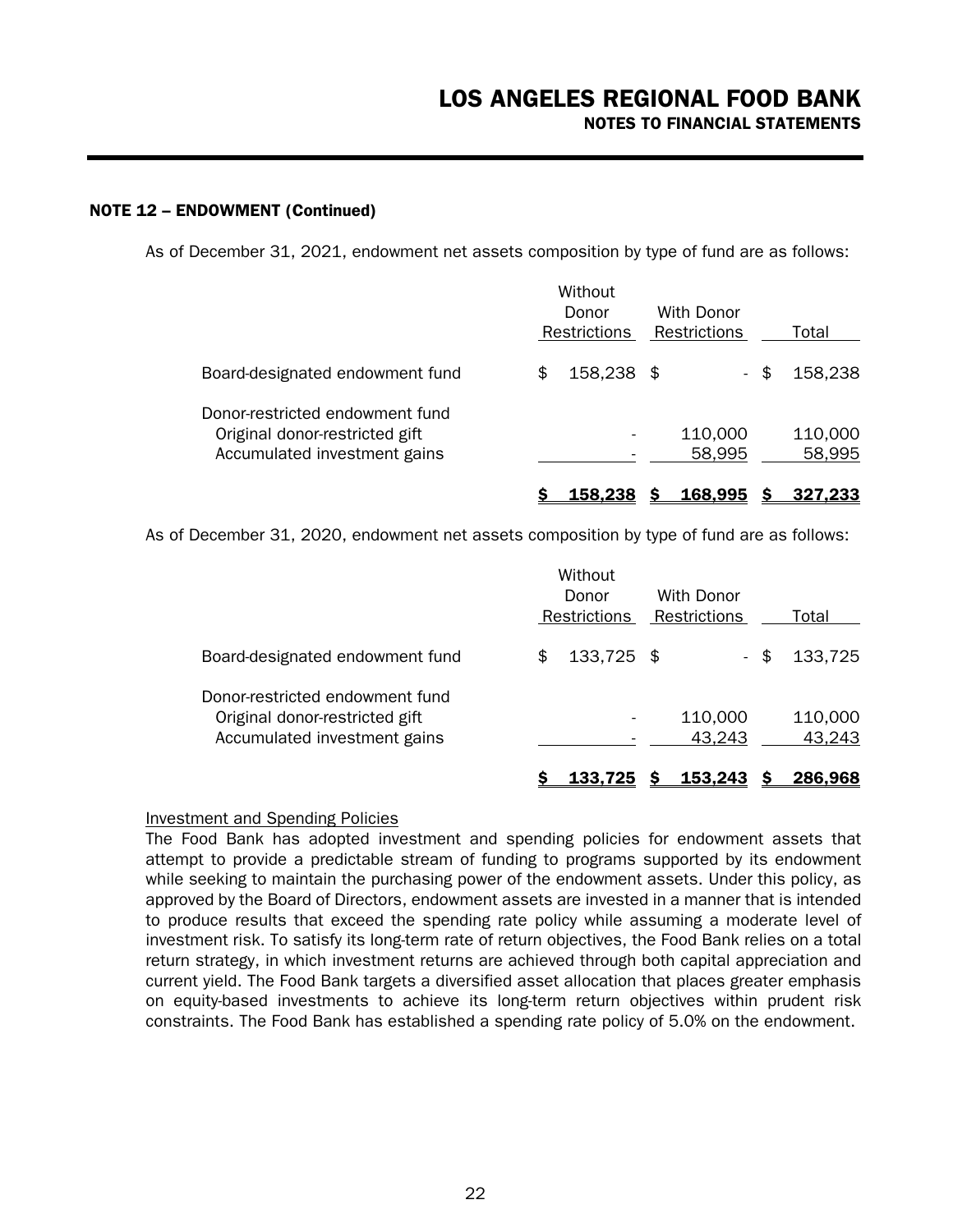#### NOTE 12 – ENDOWMENT (Continued)

Changes in Endowment net assets for the year ended December 31, 2021 are as follows:

| <b>Balance, end of year</b>                                                     | <u>158,238</u>                   | 168,995                    | 327.233  |
|---------------------------------------------------------------------------------|----------------------------------|----------------------------|----------|
| rate policy                                                                     |                                  | (12.338)                   | (12,338) |
| Net investment return<br>Appropriation of endowment<br>assets pursuant to spend | 24,513                           | 28,090                     | 52,603   |
| Balance, beginning of year                                                      | \$<br>$133,725$ \$               | 153,243 \$                 | 286,968  |
|                                                                                 | Without<br>Donor<br>Restrictions | With Donor<br>Restrictions | Total    |

Changes in Endowment net assets for the year ended December 31, 2020 are as follows:

|                                                                                                               | Without<br>Donor<br>Restrictions | With Donor<br>Restrictions | Total             |
|---------------------------------------------------------------------------------------------------------------|----------------------------------|----------------------------|-------------------|
| Balance, beginning of year<br>Net investment return<br>Appropriation of endowment<br>assets pursuant to spend | \$<br>129,045<br>4,680           | \$<br>131,928 \$<br>33,538 | 260,973<br>38,218 |
| rate policy                                                                                                   |                                  | (12.223)                   | (12,223)          |
| <b>Balance, end of year</b>                                                                                   | 133.725                          | 153.243                    | 286.968           |

#### NOTE 13 – LEASES

The Food Bank leases a building under an operating lease that expires June 30, 2022. The Food Bank also has a financing lease for equipment that expires December 15, 2022. Neither lease contains an option for renewal. The weighted-average discount rate applied to calculate lease liabilities as of December 31, 2021, was 3%. The weighted-average remaining lease term for the leases was approximately two years. For the year ended December 31, 2021, total rent expense was \$1,007,341 and short-term lease cost was \$119,352. For the year ended December 31, 2020, total rent expense was \$1,227,896 and short-term lease cost was \$458,658. At December 31, 2021, the future maturities of lease liabilities related to December 31, 2022, totaled \$515,542.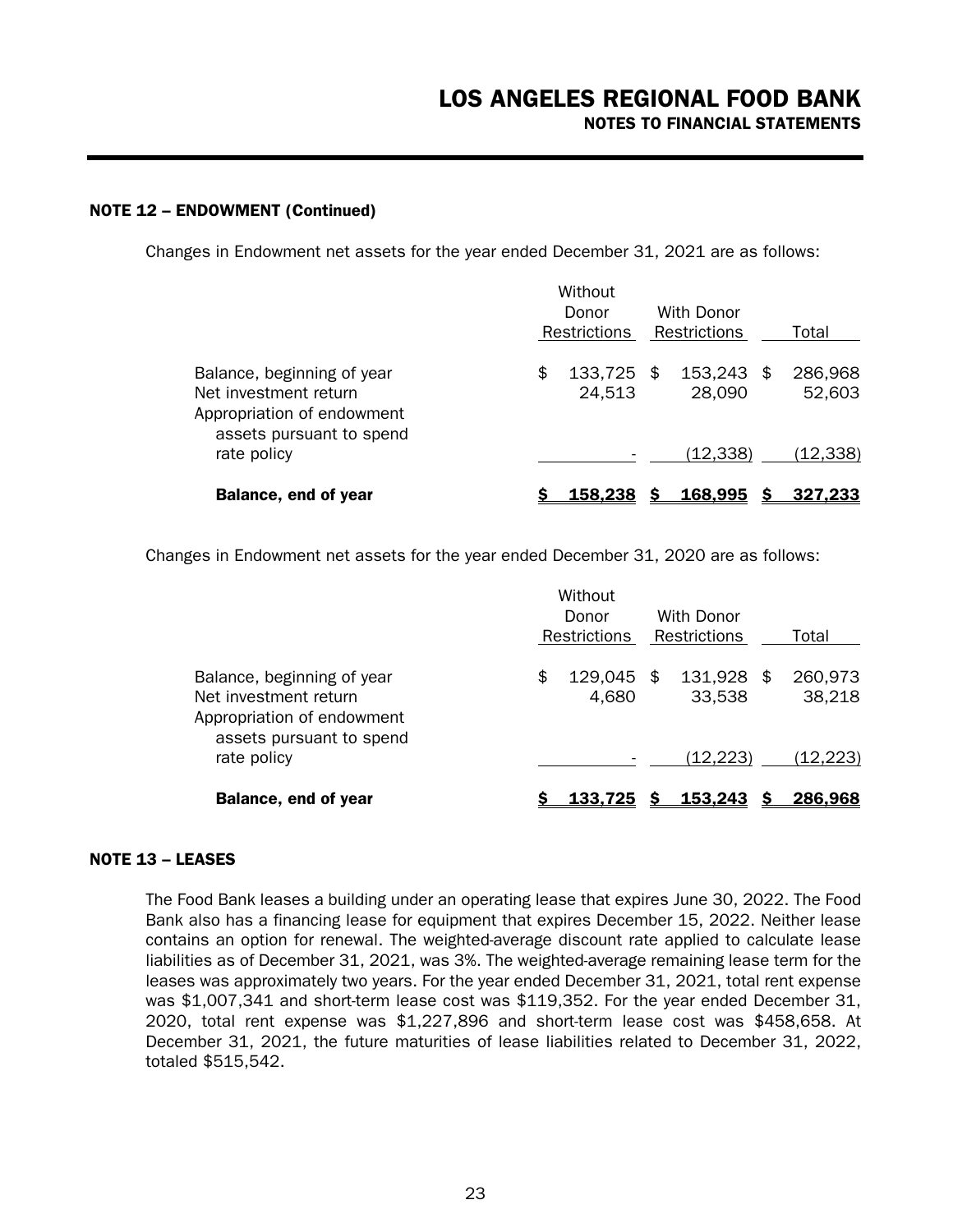#### NOTE 14 – RISKS AND UNCERTAINTIES

#### Financial Instruments and Credit Risk

The Food Bank manages deposit concentration risk by placing cash, money market accounts, and certificates of deposit with financial institutions believed by the Food Bank to be creditworthy. At times, amounts on deposit may exceed insured limits or include uninsured investments in money market and mutual funds. To date, the Food Bank has not experienced losses in any of these accounts.

Credit risk associated with accounts receivable and promises to give is considered to be limited due to high historical collection rates and because substantial portions of the outstanding amounts are due from Board members, governmental agencies, and foundations supportive of the Food Bank's mission.

Investments are made by diversified investment managers whose performance is monitored by management and the Finance Committee of the Board of Directors. Although the fair values of investments are subject to fluctuation on a year-to-year basis, management and the finance committee believe that the investment policies and guidelines are prudent for the long-term welfare of the Food Bank.

#### **Uncertainties**

The COVID-19 pandemic has created and may continue to create significant uncertainty in macroeconomic conditions, which may have an impact on The Food Bank's operations. The Food Bank expects uncertainties to continue to evolve depending on the duration and degree of impact associated with the COVID-19 pandemic. The Food Bank is closely monitoring its liquidity and actively working to minimize the impact of the pandemic on its operations.

#### NOTE 15 – RETIREMENT PLAN

All employees who have completed a year of service, as defined in the 403(b) Plan (Plan) and are at least 18 years of age are eligible to participate in the Plan. The Food Bank will make a non-elective contribution equal to 1% of employees' compensation for the Plan year, as well as an employer match of up to 3% of the employees' eligible compensation. During the years ended December 31, 2021 and 2020, the Food Bank made contributions to the Plan totaling \$229,507 and \$193,676, respectively.

#### NOTE 16 – RELATED PARTY TRANSACTIONS

The Food Bank's Board and Emeritus Council members donated approximately \$951,168 and \$698,074 to the Food Bank's operations for the years ended December 31, 2021 and 2020, respectively.